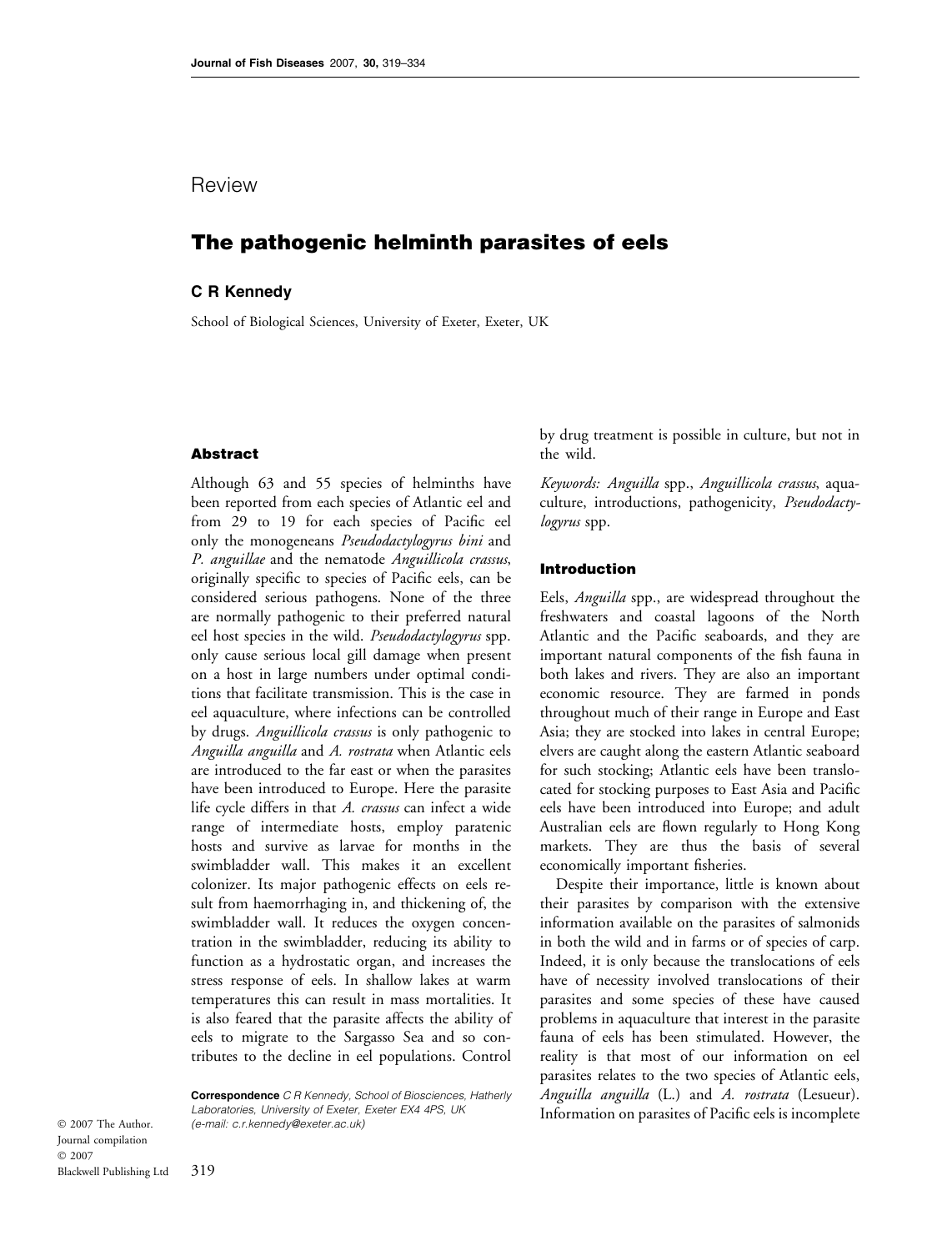for some species and non-existent for others, and it is still not possible to compile a check list of parasites of A. japonica Temminck & Schlegel despite this being the subject of extensive aquaculture.

The aim of this review is therefore to focus on those species of helminth parasite that have been identified as potential or actual pathogens of eels. It then goes on to evaluate the damage they can cause to individual eels, to eel populations and to eel stocks in the wild and in aquaculture and to consider whether treatments are effective, commercially viable and ecologically acceptable.

#### Helminth parasites of eels – a perspective

Representatives of all groups of helminths can be found in eels, but the species list is longer for the Atlantic eels (Table 1). This may reflect the number of studies undertaken on each species rather than any fundamental difference in species richness between Atlantic and Pacific eels. There is little information available on the helminths of many species of Pacific eels including A. australis Richardson and A. dieffenbachii Gray and information on parasites of A. japonica, one of the best studied species, is incomplete. Although the numbers of species recorded from Pacific eels is lower than those from Atlantic eels, the parasite fauna of individual A. reinhardtii Steindachner, is on average richer than that of A. anguilla and A. rostrata (Kennedy 1995; Marcogliese & Cone 1998).

Overall, only a very small number, maximum four for any species of eel, of helminth species have been identified as real or potential pathogens. This represents a very small proportion of the total parasite fauna, between 5% and 14%. As far as is known, all the remaining species are harmless, or only cause very local tissue damage, for example acanthocephalans in attaching to the intestinal wall. Many species of Gyrodactylus are known to cause serious damage to their fish hosts but there is no convincing evidence that G. nipponensis (on Japanese eels) or G. anguillae (on Atlantic eels) are important pathogens of eels even though individual host densities may be high (Malmberg 1970; Huu-Yun, I-Hsiung & Guang-Hsiung 1984). Indeed, the range and local abundance of both these species have declined substantially in recent years, probably as a direct consequence of inter-specific competition with Pseudodactylogyrus species (Huu-Yun et al. 1984; Kennedy & Di Cave 1998).

The pathogenic species can be divided into two groups, those that have been confirmed as pathogens and those that are suspected of being capable of being pathogenic. Philometroides anguillae, for example, is a large nematode that is found in the pericardium and heart muscle of wild A. reinhardtii. Up to 10 specimens have been recorded from a single eel (Kennedy 1995), and it seems impossible that the heart of such an infected eel would be undamaged and able to function normally. Species of Eustrongylides are found regularly in Pacific eels,

Table 1 Number of species of helminth parasites of eels (Anguilla spp.) and identity of those reported as actually or potentially pathogenic

| North America<br>A. rostrata |                             | Europe                                            | Australia                                                 | New Zealand                 |                 |
|------------------------------|-----------------------------|---------------------------------------------------|-----------------------------------------------------------|-----------------------------|-----------------|
|                              |                             | A. anguilla                                       | A. reinhardtii                                            | A. australis                | A. dieffenbachi |
| Mo                           | 3                           | 4                                                 | 4                                                         | $\Omega$                    | $\Omega$        |
| Di                           | 20                          | 16                                                | 10                                                        | 8                           | 6               |
| Ce                           | 5                           | 6                                                 | 2                                                         |                             |                 |
| <b>Ne</b>                    | 16                          | 21                                                | 12                                                        |                             |                 |
| An                           | 19                          | 8                                                 |                                                           | 2                           |                 |
| $\Sigma$ sp.                 | 63                          | 55                                                | 29                                                        | 18                          | 19              |
| Pa. Mo                       | P. anguillae<br>P. bini     | P. anguillae<br>P. bini                           | P. anguillae                                              |                             |                 |
| Di                           | S. tenuae                   |                                                   |                                                           |                             |                 |
| <b>Ne</b>                    | A. crassus                  | A. crassus                                        |                                                           |                             |                 |
|                              | Eustrongylides <sup>a</sup> |                                                   | Eustrongylides <sup>a</sup><br>Ph. anguillae <sup>a</sup> | Eustrongylides <sup>a</sup> |                 |
| References                   | Hoffman (1999)              | Borgsteede, Haenen,<br>De Bree & Lisitsina (1999) | Kennedy (1995)                                            | Hewitt & Hine (1972)        |                 |

Mo, Monogenea; Di, Digenea; Ce, Cestoda; Ne, Nematoda; Ac, Acanthocephala; Esp., total number of species; Pa, identity of pathogenic species. Sources as indicated, but subsequently updated where appropriate. a Suspected.

© 2007 The Author. Journal compilation © 2007 Blackwell Publishing Ltd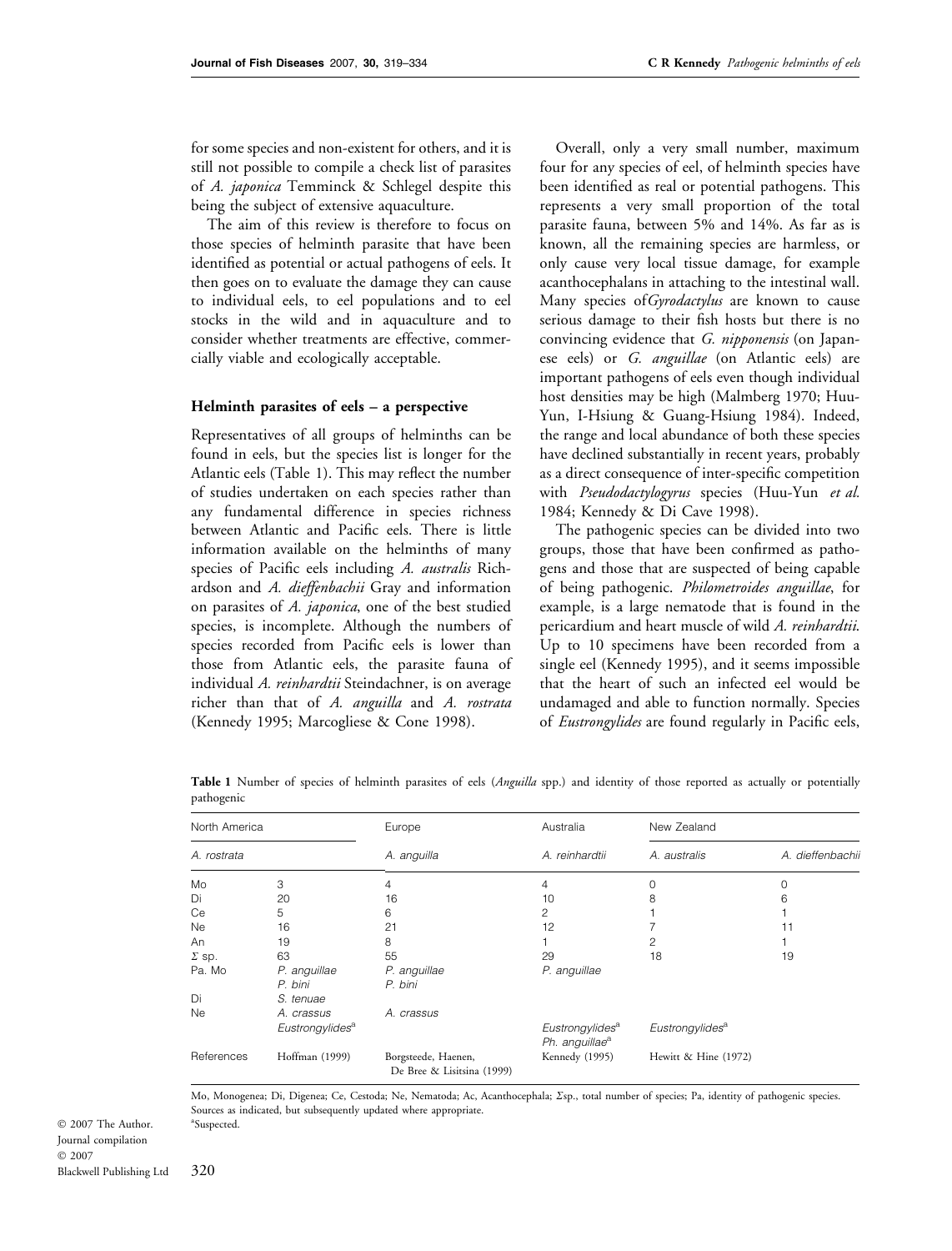at intensities of up to 26 per eel (Kennedy 1995), but are uncommon in Atlantic eels, which appear to be accidental hosts for them. They may not be pathogenic as such, but large cysts in the body cavity are unsightly and may put off customers, particularly if the larval nematodes, which are bright red and can be several centimetre long, have emerged from the cysts post mortem.

The only digenean reported as being pathogenic is Stephanostomum tenuae. Metacercariae of this species have been reported from the pericardium of elvers of A. rostrata by Oliveira & Campbell (1998). Up to 92% of the elvers can be infected in a locality. The pericardium becomes inflamed, the thorax may be distended and swimming of an infected eel may be impeded.

The remaining species, Pseudodactylogyrus anguillae, P. bini and Anguillicola crassus are specialists of eels. It is considered by many authorities that Pseudodactylogyrus spp. were originally parasites of Pacific eels that have been introduced into Europe and America through the eel trade (Buchmann, Mellergaard & Køie 1987a; Buchmann 1993; Hayward, Iwashita, Crane & Ogawa 2001). However, this view has been challenged by Nie & Kennedy (1991), Marcogliese & Cone (1993) and Cone & Marcogliese (1995). These authors have suggested that the presence of P. anguillae in regions to which eels have not been introduced, e.g. maritime Canada, southwest England and the western coast of Ireland may indicate that this species is a natural parasite of American and European eels. It is not an introduced species, but may have been present but undetected in Atlantic eels for some time. It does not appear to be pathogenic to wild Atlantic eels, or to native Australian eels (Kennedy 1995), supporting the view that this species has had a long history of coevolution with its eel hosts. The question of the origin of *P. anguillae* remains open, but there is widespread agreement that P. bini has been introduced to Europe and North America with the eel trade.

There is no doubt, however, that A. crassus has recently been introduced into Europe (Kennedy & Fitch 1990) and America (Fries, Williams & Johnson 1996; Barse & Secor 1999; Moser, Patrick & Crutchfield 2001) from East Asia, where its normal host appears to be A. japonica. It is not pathogenic to this host, but only to the two species of Atlantic eel. The remainder of this review will therefore focus on these three species of helminth.

© 2007 The Author. Journal compilation © 2007 Blackwell Publishing Ltd

321

### Pseudodactylogyrus species

### Biology

The two species of Pseudodactylogyrus are very similar in appearance and can be very difficult to separate. Their life cycles are similar and typical of those of most Monogenea: shed eggs hatch to produce oncomiracidia, which are short lived and need to find an eel before they can develop further and into an adult. They both parasitize the gills of eels and can co-occur on the same eel. The distribution of the two species on the gills does differ, and even though they may overlap, each has a preferred site with P. bini preferring the anterior gill arches and P. anguillae the posterior ones (Buchmann 1988, 1993; Rodrigues & Saraiva 1996). They differ slightly in their ecology, in that P. bini is less able to tolerate salinity than P. anguillae, which can reproduce in waters of salinity up to  $20\%$  although not in sea water itself. Pseudodactylogyrus bini needs higher temperatures for reproduction: it cannot develop at  $10^{\circ}$ C but at 25  $\degree$ -34  $\degree$ C it produces more eggs than *P. anguil*lae. Pseudodactylogyrus bini overwinters as eggs, whereas P. anguillae may overwinter on gills and is generally the commoner species (Køie 1991). There is a positive correlation between the body length of an eel and the parasite intensity: small eels may harbour up to  $200+$  parasites such that the whole surface of the gills is covered by them, whereas infection levels in larger eels may exceed  $1000+$ (Huu-Yun et al. 1984; Buchmann 1989). The species exhibit pronounced seasonal cycles in abundance and prevalence, with levels peaking in late summer and reaching a nadir over winter (Nie & Kennedy 1991). The optimum temperature for hatching and development is around 20  $^{\circ}$ -25  $^{\circ}$ C, at which generation time may be only 10–12 days, and this is also a favoured temperature for eel culture ponds (Køie 1991; Buchmann 1993).

### Dispersal

The two species are considered to have been disseminated widely throughout Europe by movements of eels for stocking and aquaculture purposes. If both have been introduced from East Asia with imported A. japonica, as is believed by some authorities (e.g. Køie 1991), the introduction appears to be independent of that of A. crassus to Europe and America as they were detected before A. crassus on both continents and in natural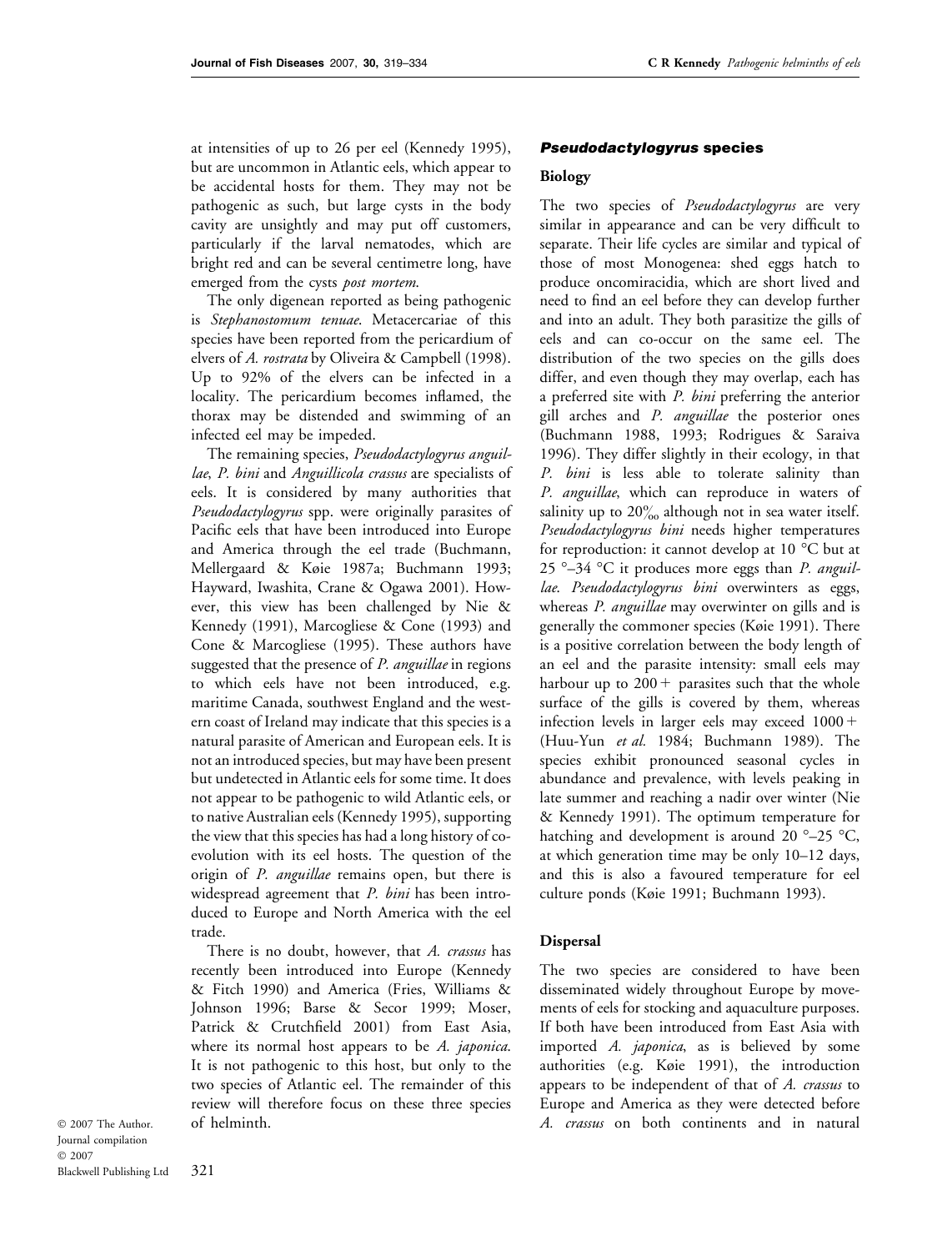localities where there had been no stocking of eels (Nie & Kennedy 1991; Cone & Marcogliese 1995), and there are no reports of damage to their eel hosts. Both species have been reported from the USA, where they are regarded as recent invaders spread by the eel trade and natural eel movements (Hayward et al. 2001). They are widespread throughout Europe, and they are very easily disseminated from farm-to-farm with eels themselves (Mo, Håstein & Lunder 1988; Mo & Sterud 1998). In Scandinavia, P. anguillae is considered a plague in Norwegian eel farms by Mo et al. (1988), who believe that it may have been introduced to the country by fishing boats from other Baltic countries or by natural eel movements around the Baltic Sea.

### Pathology

The parasites appear to cause few, if any, problems to wild eels. They may cause tissue damage and impaired respiration, and signs of stress (Køie 1991), but they do not appear to cause direct mortality or to have any effect on eel migration. They are, however, considered to be a serious problem and to cause economic losses in eel farms, where intensity levels can be very high, in Taiwan where they infect A. japonica (Huu-Yun et al. 1984), in Europe where they infect A. anguilla (Buchmann et al. 1987a; Mo et al. 1988) and in China where they infect introduced A. anguilla (Zhang 1995). In Japan, they infect A. anguilla elvers introduced into farms, where heavy infections in summer lead to infected individuals stopping feeding and exhibiting abnormal behaviour before death (Egusa 1979). Both species feed on mucus and gill epithelia and blood (Buchmann, Køie & Prentø 1987b) and their hamuli cause bleeding and damage (P. anguillae) or provoke a host reaction (P. bini) (Køie 1991). There is very little evidence of resistance to re-infection and there is only a very weak immune response (Buchmann & Bjerregaard 1990; Buchmann 1993). High infection levels lead to hyperplasia of gill tissues and fusion of secondary lamellae, and in some cases to hyperanaemia. Eels infected with several hundred or more individuals swim lethargically at the surface and seek areas of reduced water current (Køie 1991). If untreated, host death may result. The effects of both species on A. rostrata in North America, where they are regarded as serious pests that retard production in eel rearing farms and which may lead to morbidity

© 2007 The Author. Journal compilation © 2007 Blackwell Publishing Ltd and mortality, appear to be very similar to those on A. anguilla in Europe (Hayward et al. 2001).

### Control

Pseudodactylogyrus infections are a major problem in fish farms where heated water is re-cycled. In some cases, it may be possible to reduce transmission rates and so infection levels by non-chemical methods such as changing water temperature, flow rates and pH (Barker & Cone 2000). However, in farm conditions chemical methods of treatment are generally more appropriate and effective. Formalin was the initially recommended treatment, but the levels at which is was effective were unpredictable and it is now considered a dangerous chemical. Praziquantal has been shown to be very effective against the parasites (Buchmann, Szekély & Bjerregaard 1990) as has mebendazole (Székely & Molnár 1987), although drug resistance may develop (Buchmann & Bjerregaard 1990; Buchmann 1993).

## Anguillicola species

### In Pacific eels

Five species of Anguillicola are currently known (Table 2). All five are native and specific to species of Pacific eels (Table 2), to which they are so well adapted that they cause no damage. Their basic life cycles, in so far as they are known, are very similar (Kennedy 1994a; Moravec, Di Cave, Orecchia & Paggi 1994a; Nagasawa, Kim & Hirose 1994; Taraschewski, Boomker, Knopf & Moravec 2005). Adults are found in the swimbladder of a species of Pacific eel, and feed on blood. Eggs are released into the swimbladder and contain the second larval stage encased in the sheath of the first stage larva. The larvae may hatch in the swimbladder, or not until the eggs are passed out through the pneumatic duct of the eel and into water via the intestine. The freeliving larvae attach to stones or any other hard surface, where they undulate in response to tactile or other similar stimuli: this is considered to make them more attractive to feeding copepods. Larvae are ingested by one or more species of cyclopoid copepods and pass into the haemocoel, where they moult to the third larval stage. Infected copepods are eaten by eels, when the larvae pass rapidly out of the intestine and migrate through the intestinal wall (Wang & Zhao 1980) and the wall of the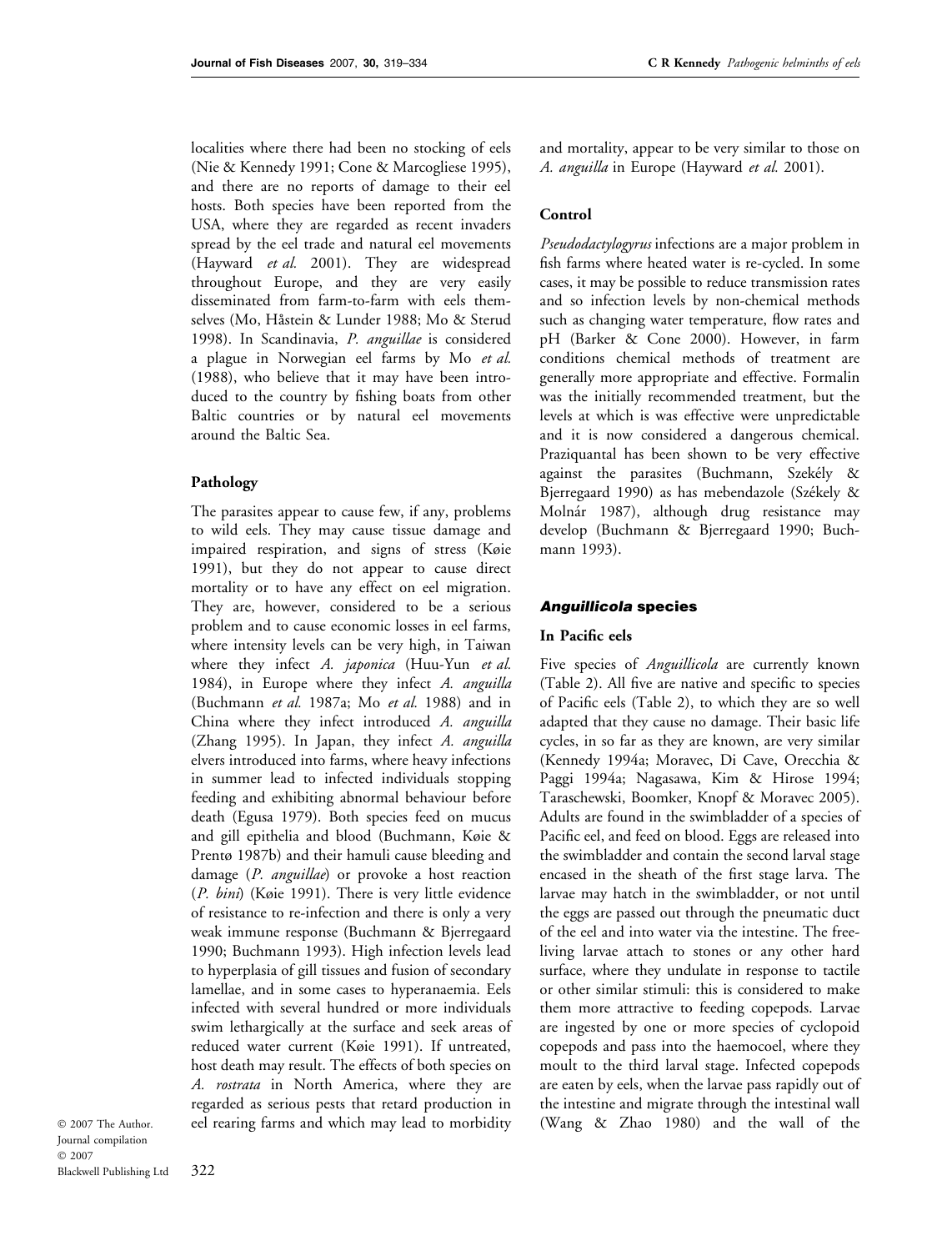|                                |                                | Hosts                                             |                                        |                                          |                                                                                          |  |
|--------------------------------|--------------------------------|---------------------------------------------------|----------------------------------------|------------------------------------------|------------------------------------------------------------------------------------------|--|
| Species                        | <b>Distribution</b>            | Intermediate                                      | Paratenic                              | Definitive                               | Source                                                                                   |  |
| A. crassus                     | Japan, China,<br>Korea, Taiwan | Two spp. of<br>cyclopoid<br>copepod               | None                                   | A. japonica,<br>A. anguilla <sup>a</sup> | Nagasawa et al. (1994)                                                                   |  |
|                                | Europe <sup>a</sup>            | Nine spp. of<br>cyclopoid<br>copepod,<br>ostracod | $20b$ spp. of fish,<br>snail, amphibia | A. anguilla                              | Thomas & Ollevier (1992),<br>Moravec & Konecny (1994),<br>Székely (1994), Moravec (1996) |  |
|                                | N. America                     | Copepod <sup>b</sup>                              | Unknown                                | A. rostrata                              | Moser et al. (2001)                                                                      |  |
| A. globiceps                   | Japan, China                   | Six spp. of<br>cyclopoid<br>copepod               | None                                   | A. japonica                              | Nagasawa et al. (1994)                                                                   |  |
| A. australiensis               | Australia                      | Copepod <sup>b</sup>                              | None                                   | A. reinhardtii                           | Kennedy (1994a)                                                                          |  |
| A. novaezelandiae <sup>c</sup> | New Zealand.<br>Australia      | Copepod <sup>b</sup>                              | None                                   | A. australis.<br>A. dieffenbachii        | Moravec & Taraschewski (1988)                                                            |  |
|                                | Italy <sup>ad</sup>            | Copepod                                           | None                                   | A. anguillae                             | Moravec et al. (1994a)                                                                   |  |
| A. papernai                    | S. Africa                      | Copepod <sup>b</sup>                              | Unknown                                | A. mozambica                             | Moravec & Taraschewski (1988),<br>Taraschewski et al. (2005)                             |  |

#### Table 2 Distributions and hosts of species of Anguillicola

a Introduced.

b Presumed.

<sup>c</sup>Originally, e.g. Hewitt & Hine (1972) and Rid (1973), identified as A. australiensis but following the taxonomic revision of Moravec & Taraschewski (1988) it was recognized as a new species A. novaezelandiae and was subsequently also reported by Moravec & Rohde (1992) from Australia in the eel A. australis. It has also been reported from A. dieffenbachii in New Zealand, but this is possibly a misidentification forA. australiensis which is otherwise considered to be a native of Australia and specific to A. reinhardtii (Moravec & Rohde 1992).

<sup>d</sup>Originally reported as A. australiensis from Lake Bracciano by Paggi et al. (1982), having been introduced with A. australis. It was subsequently confirmed as A. novaezelandiae by Moravec et al. (1994a).

swimbladder into the lumen, where they moult to the fourth larval stage and then to the adult. If delayed in their passage through the swimbladder wall, the larvae are destroyed (Kennedy 1994a).

As far as is known, none of the Pacific species can employ paratenic hosts in their life cycle (Puquin & Yuru 1980; Wang & Zhao 1980; Nagasawa et al. 1994) and none are pathogenic to their natural host (Hine & Boustead 1974; Wang & Zhao 1980; Kennedy 1994a; Taraschewski et al. 2005). Anguillicola globiceps appears to occur only in wild A. *japonica* and may cause some thickening of the swimbladder wall, and it is more tolerant of cold temperatures than A. crassus (Nagasawa et al. 1994). In Japan, A. crassus is found in both wild and farmed A. japonica, but although intensities are higher in cultured eels it does not appear to cause any damage to wild or cultured eels (Münderle, Taraschewski, Klar, Chang, Shiao, Shen, He, Lin & Tzeng 2006). However, when A. anguilla was introduced into Japanese aquaculture ponds to increase stock production, it was found that both prevalence and intensity of infection were higher in this introduced species than in A. japonica, and furthermore that the parasite was pathogenic to, and caused mortality in, A. anguilla (Egusa 1979; Egusa & Hirose 1983). Subsequent experiments

© 2007 The Author. Journal compilation © 2007 Blackwell Publishing Ltd (Knopf & Mahnke 2004) have confirmed that recoveries of A. crassus are higher, 33.2%, in A. anguilla than in A. japonica, 13.8%, in which development of the parasite is slower, adults are smaller and a greater proportion of larvae are encapsulated in the swimbladder wall and die. Clearly, A. japonica (Nielsen 1999) mounts more effective immune responses to A. crassus than does A. anguilla and apparently infrapopulations of A. crassus in Japanese eels are regulated by the defence system of this host (Knopf & Mahnke 2004; Münderle et al. 2006). Despite Egusa's warnings about translocating eels from Japan to western Europe, A. crassus first appeared in Europe around 1980 and has subsequently spread (Peters & Hartmann 1986; Taraschewski, Moravec, Lamah & Anders 1987; Moravec & Taraschewski 1988; Kennedy & Fitch 1990) through the eel trade throughout the continent and into North Africa and subsequently to North America (Barse & Secor 1999; Moser et al. 2001).

Other species have also been introduced into Europe. Anguillicola novaezelandiae [originally identified as A. australiensis by Paggi, Orecchia, Minervini & Mattiucci (1982)] was introduced into Lake Bracciano in Italy in 1975 by imported A. australis. It survived there for several years,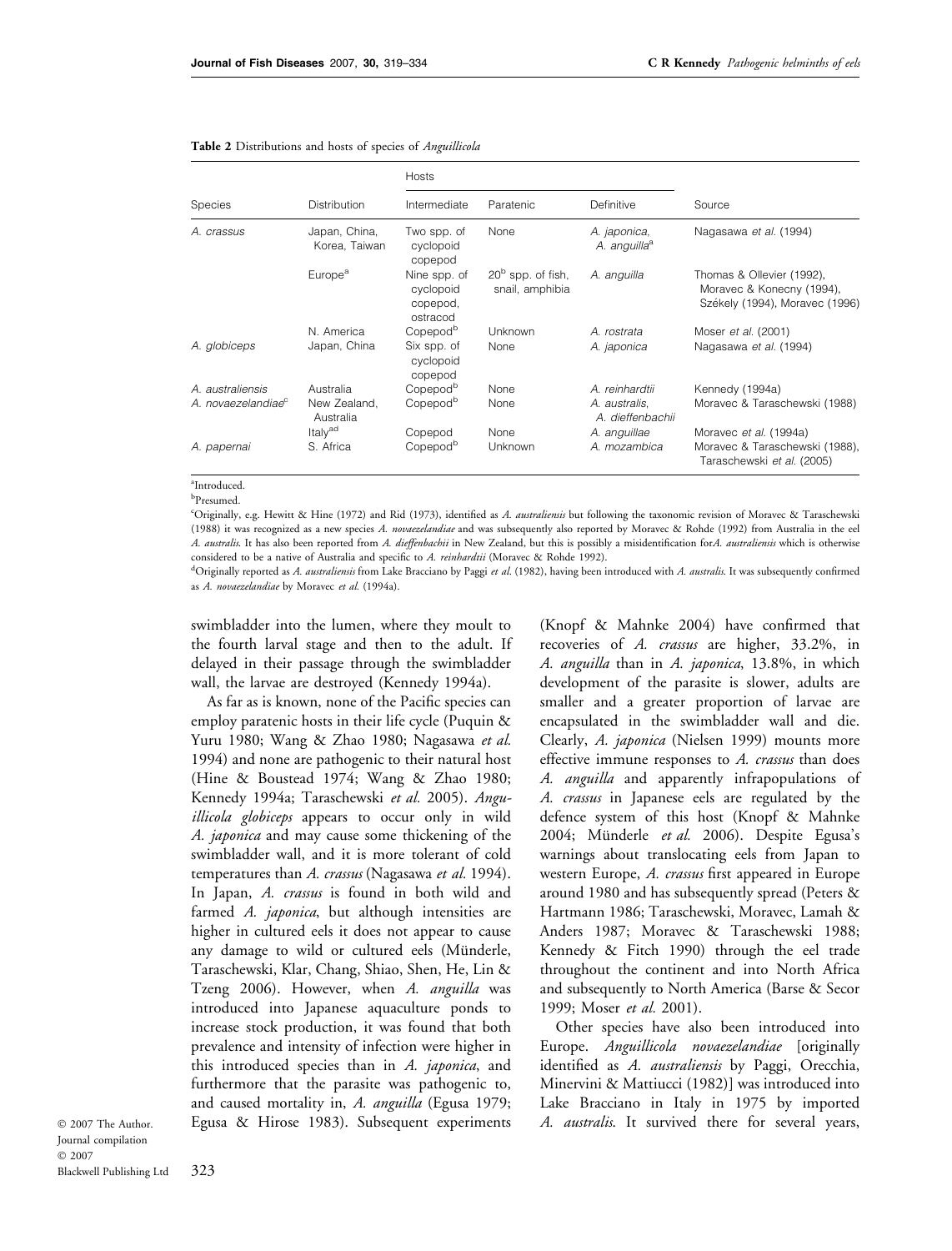reaching prevalence levels of 80% and intensities of up to 27, but caused no damage to the native A. anguilla and, as far as is known, never escaped from this isolated habitat to other lakes. In recent years, its numbers have declined following the introduction of A. crassus into the lake in 1993 (Moravec *et al.* 1994a). It has also been confirmed experimentally that A. novaezelandiae can infect A. anguilla (Knopf & Mahnke 2004). It seems likely that A. globiceps must also have been introduced to Europe with Pacific eels, but there are no reports of its having established there. The absence of any pathogenic effects of these two species on A. anguilla is not readily explicable.

Since, therefore, only A. crassus appears to be an important pathogen of Atlantic eels, the remainder of this section will focus on this species.

### Anguillicola crassus in Atlantic eels

### Changes in life cycle

Accidental introduction of A. crassus into Europe and its subsequent success and rapid spread throughout the continent are associated with significant differences in its life cycle. In the first place, it shows much wider specificity to its first intermediate host as it is able to infect several species of freshwater cyclopoid copepods (Table 2) as well as estuarine copepods such as Eurytemora affinis. This enables it to complete its life cycle in freshwater lentic and lotic habitats, as well as in estuaries and saline lagoons.

Secondly, it employs paratenic hosts in the life cycle. At least 20 species of freshwater fish as well as snails, amphibians and insects have been identified as paratenic hosts for the third larval stage (Thomas & Ollevier 1992; Moravec & Konecny 1994; Székely 1994; Moravec 1996; Moravec & Skoriková 1998). Not all are of similar suitability: in some species only a few larvae survive as the host reacts against them, whereas in others, especially species of Perciformes, larvae appear to develop to a fourth larval stage (Pazooki & Székely 1994; Székely, Pazooki & Molnár 1996). Thus, young eels may become infected by ingesting infected copepods and older and larger eels by ingesting infected fish. Thirdly, when the larvae reach the swimbladder wall, they do not move rapidly through it as they do in Pacific eels but remain in the wall where they moult to the fourth larval stage. They may remain there for some time before

© 2007 The Author. Journal compilation © 2007 Blackwell Publishing Ltd moving into the lumen of the swimbladder and moulting to the adult stage.

### Biology and ecology

At first sight, A. crassus does not appear to immediately possess many of the attributes of a good colonizer as set out in Kennedy (1994b). These are good dispersal ability, a high reproductive potential and asexual reproduction or hermaphroditism. In respect of parasites, species with direct life cycles and wide host specificity are likely to be more successful invaders, and success is likely to be improved if biotic and abiotic conditions are similar in the source locality and the locality being invaded, and if there are vacant niches in the invaded community. The species does not have a particularly high reproductive potential, the sexes are separate and it has an indirect life cycle. However, it is r-selected, it has wide specificity to intermediate and paratenic hosts and although it is very specific to A. anguilla as definitive host, the eel itself is very versatile, adaptable and widespread in its distribution. Conditions throughout much of Europe must also be similar to those in Japan and China. Furthermore, the swimbladder of the eel represented a vacant niche for the parasite.

Any limitations in natural dispersal ability were more than compensated for by the anthropochore movements of eels around the continent and across the seas as a consequence of the eel trade (Kennedy & Fitch 1990).

Studies on the life cycle of A. crassus in Europe by Haenen, Grisez, De Charleroy, Belpaire & Ollevier (1989); De Charleroy, Grisez, Thomas, Belpaire & Ollevier (1990); Kennedy & Fitch (1990); Höglund & Thomas (1992); Thomas & Ollevier (1992, 1993); Haenen, van Banning & Dekker (1994); Haenen, van Wijngaarden, van der Heijden, Höglund, Cornelissen, van Leengoed, Borgsteede, van Haenen & Muiswinkel (1996) and Moravec, Di Cave, Orecchia & Paggi (1993, 1994b) amongst others have shown that eggs of A. crassus do not hatch below 10  $\degree$ C and the rate of hatching increases up to 25  $^{\circ}$ C–30  $^{\circ}$ C. Hatching rate is also related to salinity, but the percentage of eggs hatched, and survivorship and infectivity of the second larval stage declines as salinity increases (Kirk, Kennedy & Lewis 2000a). The majority of second stage larvae attached to the substrate within 2 or 3 days, and they may then survive for up to 8 months at  $7^{\circ}$ C or 5 months at 24 °C.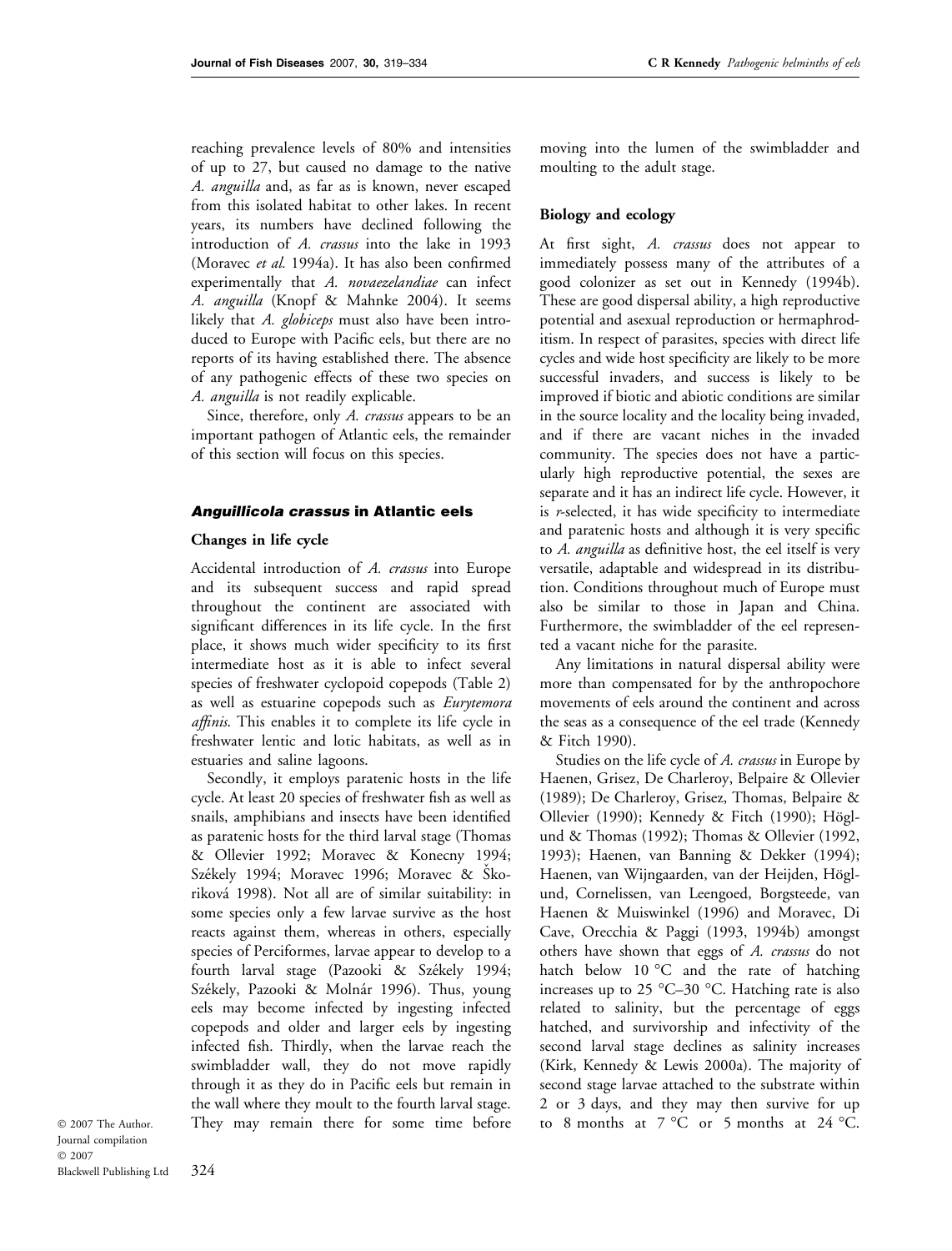Survivorship and infectivity decrease exponentially with time (Kennedy & Fitch 1990) and with increasing salinity, even though the parasite can survive in some saline lagoons (Di Cave, Berrilli, De Liberato, Orecchia & Kennedy 2001). The whole life cycle is temperature related and is retarded at low temperatures. Third stage larvae may survive 4 months at  $4^{\circ}$ C in copepods, although they may become unable to infect eels, and adult mortality increases over 4 months at the same temperature (Knopf, Würtz, Sures & Taraschewski 1998). Inside paratenic hosts third stage larvae can survive for longer periods and remain infective (Székely 1996) The preference for warmer temperatures shown by A. crassus may explain why it is uncommon in, or absent from, the more northern boreal regions (Höglund & Thomas 1992; Thomas & Ollevier 1992, 1993; Knopf et al. 1998), where it may be restricted to thermal effluents (Höglund, Andersson, Wickström & Reizenstein 1992). The whole cycle can be completed in 90 days at suitable temperatures, but will normally take longer, at least 4 months (Haenen et al. 1989).

Glass eels (Nimeth, Zwerger, Würtz, Salvenmoser & Pelster 2004) and elvers are susceptible to infection, and eels become vulnerable to infection as soon as they commence feeding in rivers or estuaries. Infection can continue throughout life, and in general infection levels tend to be higher in older and larger eels. Eels can lose infections, but they are not immune to re-infection. There is no relationship between primary and secondary infections (Haenen et al. 1996) and higher doses of infection will normally produce more severe clinical signs. It was initially thought that there was no antibody response to the parasites (Békési, Hormok & Székely 1997) but later studies by Sures & Knopf (2004a) have shown using ELISA that the body wall of the parasite is a good antigen and significant levels of antibodies can be detected in the blood after 61 days. The response is suppressed by the initial rise in cortisol levels in all eels due to handling stress, which assists parasite establishment. In contrast to the situation in A. *japonica* where the host and A. crassus have co-evolved over a long period and the eel is able to mount an effective immune response to the parasite (Nielsen 1999; Münderle et al. 2006), A. anguilla is an immunologically naive host and unable to mount an effective immune reponse against this parasite (see Taraschewski 2006 for further discussion of this issue). Knopf, Naser, Van der Heijden &

© 2007 The Author. Journal compilation © 2007 Blackwell Publishing Ltd Taraschewski (2000a,b) have also reported a humoral response. Nielsen (1999) has shown that the antibody response of A. japonica to A. crassus is higher than that of A. anguilla, which suggests that an immune response may be involved in specificity if not in control of numbers.

Under natural conditions, infection levels in eels as measured by prevalence and abundance of A. crassus appear in several localities to increase and then reach an asymptote and level out over time. Ashworth, Kennedy & Blanc (1996) and Ashworth & Kennedy (1999) have identified three density-dependent regulatory processes that may be responsible for this situation. They have shown that there is significant parasite induced copepod mortality such that 50% of uninfected copepods survive for 30 days post-infection, whereas the equivalent survival time for infected copepods is only 12 days. Moreover, mortality of infected copepods is also density-dependent, and so heavily infected copepods are taken out of the system. In the eel, the intensity of gravid females per infrapopulation remains constant over time and is independent of the overall infrapopulation density, so that the proportion of gravid females declines as adult numbers increase. They also suggested that the presence of adult males and females in the swimbladder could inhibit the movement of fourth stage larvae from the swimbladder wall into the lumen and larvae were arrested in development in a density dependent manner. The mechanisms responsible for these regulatory processes on A. crassus infection levels in the adult eel have not been identified more precisely than this, but their existence does appear to be capable of limiting the parasite population size in infections in the wild.

Kennedy & Fitch (1990) determined that adult parasites could survive in A. anguilla for up to 4 weeks when the eel was kept in 100% sea water. Survivorship also declined in coastal lagoons of increasing salinity (Di Cave et al. 2001). Kirk et al. (2000a) and Kirk, Lewis & Kennedy (2000b) showed that some adults could survive and continue to produce eggs in eels in 50% and 100% sea water for up to 6 months, but around 10% of the adult parasites were damaged following exposure to high salinity. Kirk, Morritt, Lewis & Kennedy (2002) showed that the parasites are osmoconformers, achieving this by feeding on eel blood, but around 20% of the parasites could not tolerate the osmotic stress of living in eels in 100% sea water but died and disintegrated. It is thus possible that parasites of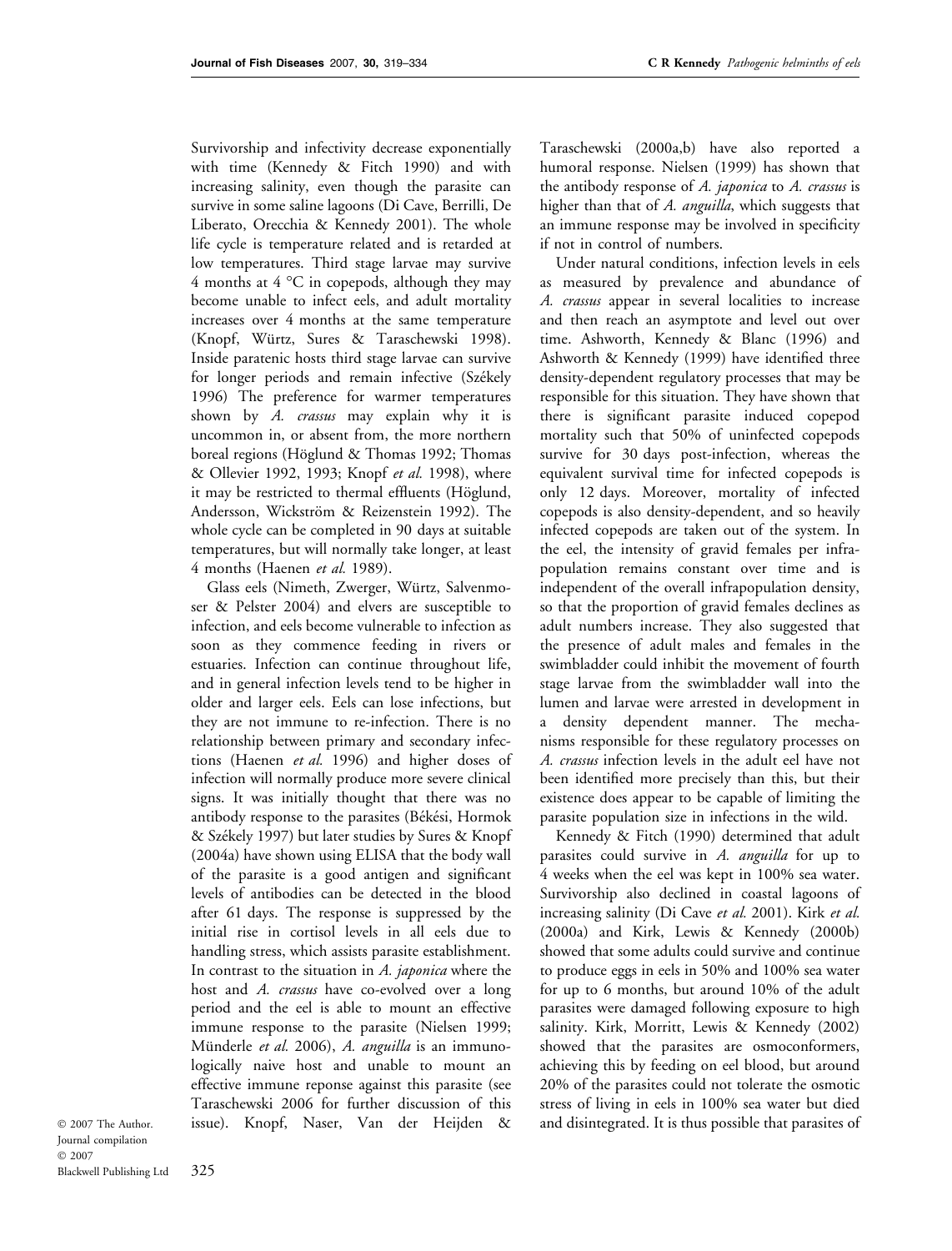freshwater origin can survive in eels in coastal lagoons and estuaries as well as during the eel's migration to the Sargasso Sea. The life cycle could also be completed in waters of enhanced (up to 50%) salinity by using estuarine copepods such as *Eurytemora affinis* as an intermediate host, but it was considered unlikely (Kirk et al. 2002) that the parasites could transmit in sea water, as most marine copepods were of the wrong size to serve as intermediate hosts. The ability of the parasite to survive in eels in the Baltic Sea (Höglund & Thomas 1992; Reimer, Hildebrand, Scharberth & Walter 1994) could thus be due to transmission there or to the survival of freshwater infections.

### Effects on the eel host

#### Histopathological effects

Since eels of all sizes can be infected, it could be predicted that the effects of the parasite on its host will relate to the number of parasites present and the size of the eel. The most evident visual effects can be observed on the swimbladder. In glass eels, the labyrinth of the gas gland is reduced and resting oxygen consumption is increased (Nimeth et al. 2004). In small,  $\leq 17$  cm long, and young eels, the signs of infection include dilation and congestion of blood vessels, haemorrhages, inflammation and thickening and fibrosis of the swimbladder wall (Haenen et al. 1989, 1994; Molnár, Székely & Baska 1991; Molnár, Baska, Csaba, Glávitis, Székely & Perényi 1993; Molnár, Székely & Perényi 1994; Molnár 1994). There may be an increase in the spleen mass (Lefebvre, Mounaix, Poizat & Crivelli 2004). In older eels and at higher infection intensities, the swimbladder wall may be thickened up to  $10\times$  normal; the mucosal epithelium becomes hyperplastic and the propria may be filled with dilated blood vessels. Granulation occurs around the larvae. The lumen of the swimbladder may become filled with a cloudy fluid containing degenerated larvae, eggs and pieces of decayed adults. The swimbladder wall continues to thicken, often up to as much as 3–4 mm, and becomes haemorrhagic: the effects relate to the intensity of the infection (Molnár et al. 1993; Haenen et al. 1996; Würtz & Taraschewski 2000). Similar effects are evident in A. rostrata (Barse & Secor 1999). These effects are summarized in Table 3.

© 2007 The Author. Journal compilation © 2007 Blackwell Publishing Ltd Table 3 A summary of the effects of Anguillicola crassus on Anguilla anguilla

| Fibrosis and thickening of the swimbladder wall<br>Dilation of blood vessels<br>Inflammatory and oedematous lesions in mucosa and<br>submucosa<br>Development of haemorrhages<br>Infiltration of inflammatory cells and formation of granulation<br>tissue<br>(b) Physiological effects <sup>b</sup><br>Dysfunction of the swimbladder due to impairment of the gas<br>gland and deposition mechanisms<br>Reduction of the contribution of oxygen to the swimbladder<br>bv 36–63%<br>Reduction of swimming ability of eels<br>Reduced ability of the swimbladder to function as a |  |
|-----------------------------------------------------------------------------------------------------------------------------------------------------------------------------------------------------------------------------------------------------------------------------------------------------------------------------------------------------------------------------------------------------------------------------------------------------------------------------------------------------------------------------------------------------------------------------------|--|
|                                                                                                                                                                                                                                                                                                                                                                                                                                                                                                                                                                                   |  |
|                                                                                                                                                                                                                                                                                                                                                                                                                                                                                                                                                                                   |  |
|                                                                                                                                                                                                                                                                                                                                                                                                                                                                                                                                                                                   |  |
|                                                                                                                                                                                                                                                                                                                                                                                                                                                                                                                                                                                   |  |
|                                                                                                                                                                                                                                                                                                                                                                                                                                                                                                                                                                                   |  |
|                                                                                                                                                                                                                                                                                                                                                                                                                                                                                                                                                                                   |  |
|                                                                                                                                                                                                                                                                                                                                                                                                                                                                                                                                                                                   |  |
|                                                                                                                                                                                                                                                                                                                                                                                                                                                                                                                                                                                   |  |
|                                                                                                                                                                                                                                                                                                                                                                                                                                                                                                                                                                                   |  |
| hydrostatic organ during migrations                                                                                                                                                                                                                                                                                                                                                                                                                                                                                                                                               |  |
| Increased stress responses in eels                                                                                                                                                                                                                                                                                                                                                                                                                                                                                                                                                |  |
| Reduced toleration of eels to unfavourable environmental<br>conditions                                                                                                                                                                                                                                                                                                                                                                                                                                                                                                            |  |
| (c) Population effects <sup>c</sup>                                                                                                                                                                                                                                                                                                                                                                                                                                                                                                                                               |  |
| Causes infected eels to be selectively captured<br>Causes mass mortality of eels in ponds in summer                                                                                                                                                                                                                                                                                                                                                                                                                                                                               |  |
| May affect ability of adults to migrate to Sargasso Sea for<br>spawning                                                                                                                                                                                                                                                                                                                                                                                                                                                                                                           |  |

<sup>a</sup> Sources: Taraschewski et al. (1987); Molnár et al. (1993); Würtz & Taraschewski (2000).

<sup>b</sup> Sources: Sprengel & Lüchtenberg (1991); Würtz et al. (1996); Kelly et al. (2000); Sures, Knopf & Kloas (2001); Gollock et al.  $(2005a,b)$ 

<sup>c</sup> Sources: Molnár et al. (1991); Bálint, Ferenczy, Kátai, Kiss, Kráczer, Kufcsák, Láng, Polyhos, Szabó, Szegletes & Nemcsók (1997); Kirk et al. (2000b, 2002); Paliková & Navrátil (2001); Gollock et al. (2004); Sures & Knopf (2004b).

# Physiological effects

There are several other, albeit less visible, effects of A. crassus on A. anguilla. Boon, Lokin, Ceusters & Ollevier (1989) initially detected no significant difference in haematocrit and plasma proteins in infected eels but later studies (Boon, Augustijn, Cannaerts, Lokin, Machiels & Ollevier 1990a; Boon, Cannaerts, Augustijn, Machiels, De Charleroy & Ollevier 1990b), using more rigorous controls, found a significant difference. Baruš, Kráčmar, Tenora & Prokeš (1998) and Baruš, Tenora, Kráčmar & Dvořáček (1999b) demonstrated lower levels of methionene and aspartic acid in the muscles of infected eels, and significantly lower levels of muscle Ca, P, Fe and Mn. Scholz & Zerbst-Boroffka (1994) have determined that A. crassus is iso-osmotic with the eel body fluids, but that there are ionic differences in eel chloride levels in sea water composition. These ionic and osmotic changes impose stress on the parasites which are ionic and osmotic conformers.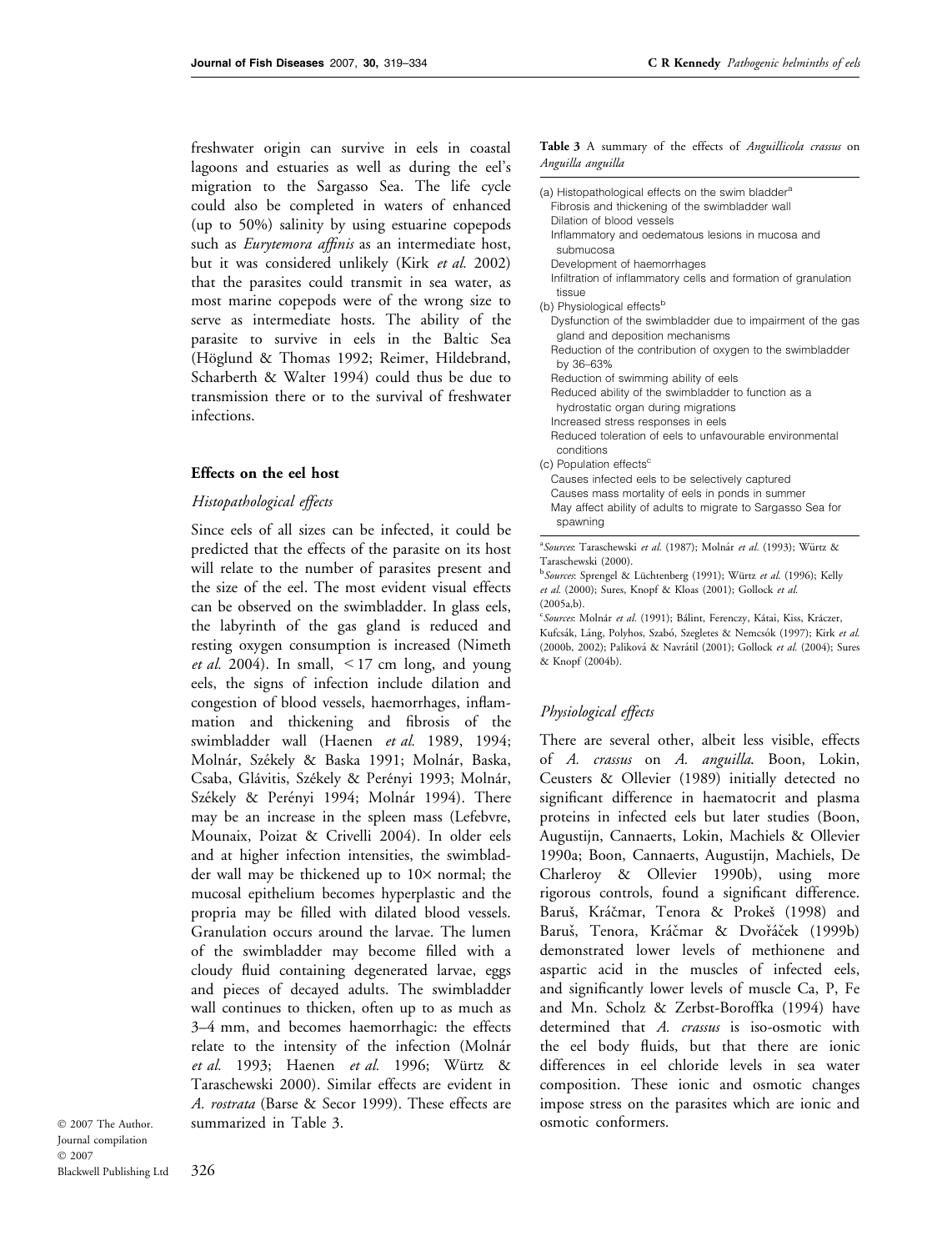Molnár (1993) demonstrated that when uninfected and infected eels were deprived of oxygen, the severely infected eels died first. The impact of the oxygen shortage was temperature dependent and the effect on individual eels related more closely to the thickening of the swimbladder wall rather than to the number of parasites present.

Infected eels had an increased demand for oxygen, but the presence of A. crassus impaired the functioning of the swimbladder and this in turn could result in eel death.

Wu¨rtz, Taraschewski & Pelster (1996) were able to demonstrate that there was in fact a significant correlation between the oxygen concentration in the swimbladder and the level of A. crassus infection. The contribution of oxygen to the swimbladder gas was reduced by between 36% and 60% in naturally infected eels, and this also related to the changes in the swimbladder wall. Overall, the presence of parasites impeded the function of the swimbladder as a buoyancy and hydrostatic organ by impairing the functioning of the gas gland.

Sprengel & Lüchtenberg (1991) showed experimentally that there was a decrease in swimming performance by infected eels, which could be as severe as a 19% reduction in maximum swimming speed. Münderle, Sures & Taraschewski (2004), however, failed to demonstrate an adverse effect of A. crassus on the swimming activity of elvers of A. anguilla. Any change in swimming performance of infected eels would explain infected why they are easier to catch (Gollock, Kennedy, Quabius & Brown 2004) and why they were more easily sucked into power station intakes (Thomas & Ollevier 1992).

Kelly, Kennedy & Brown (2000) could find no significant differences in stress hormones or metabolic hormones or osmoregulatory status of infected eels and concluded that eels were able to adapt to chronic infection levels. However, Gollock et al. (2004) found that infected eels were more stressed under aquaculture and when netted and when exposed to air. They found that the cortisol response did not differ between infected and uninfected eels but plasma glucose levels were higher in infected eels and glucose metabolism and utilization was increased, i.e. stress of infection elevated glucose turnover. In a later study, Gollock, Kennedy & Brown (2005a) showed that acute temperature alone had little effect as an eel stressor, but under such conditions there was a lag in glucose metabolism in infected eels and there was no

© 2007 The Author. Journal compilation © 2007 Blackwell Publishing Ltd significant increase in haemoglobin levels when compared with the responses of uninfected eels as both groups showed a significant increase in haemoglobin. Gollock, Kennedy & Brown (2005b) then went on to demonstrate that infected eels exhibited a more pronounced stress response to hypoxia than uninfected individuals.

Despite these effects upon the stress responses of infected eels, several workers have found that the length/weight relationship does not differ between infected and uninfected eels and that any difference in weight between infected and uninfected eels is not significant even if, paradoxically, the eels are suffering mortality due to the parasite (Baruš & Prokeš 1996). Koops & Hartmann (1989) also found no difference in condition factor between infected and uninfected eels or a relationship between condition factor and parasite intensity, whereas Möller, Holst, Lüchtenberg & Petersen (1991) reported a higher condition factor in infected eels but no change in the hepatosomatic index. Køie (1991) could find no evidence of lack of appetite in infected eels or difference in condition factor, but confirmed a greater mortality of infected eels during storage or transport due to stress and possibly to secondary bacterial infections.

# Population effects

The experimental evidence that the functioning of the swimbladder is impaired in infected eels and that they are more susceptible to stress and to human activities such as netting (Gollock et al. 2004) and more likely to suffer mortality during transport (Køie 1991) suggests that infected eels may respond differently to conditions in natural populations. It would seem very likely, for example, that infected eels would be more susceptible to natural avian predators. There is no direct evidence that this is the case, and such evidence would be very difficult to obtain, but even the reduction in swimming performance and speed reported by Sprengel & Lüchtenberg (1991) must surely affect their escape response to predators.

There is also direct evidence that A. crassus can cause host mortalities in eel farms. The early reports of A. crassus in A. anguilla in Japanese eel farms (Egusa & Hirose 1983; Nagasawa et al. 1994) showed clearly that the parasite was capable of causing severe mortality of infected eels. Eventually, the mortalities in A. anguilla in Japanese eel farms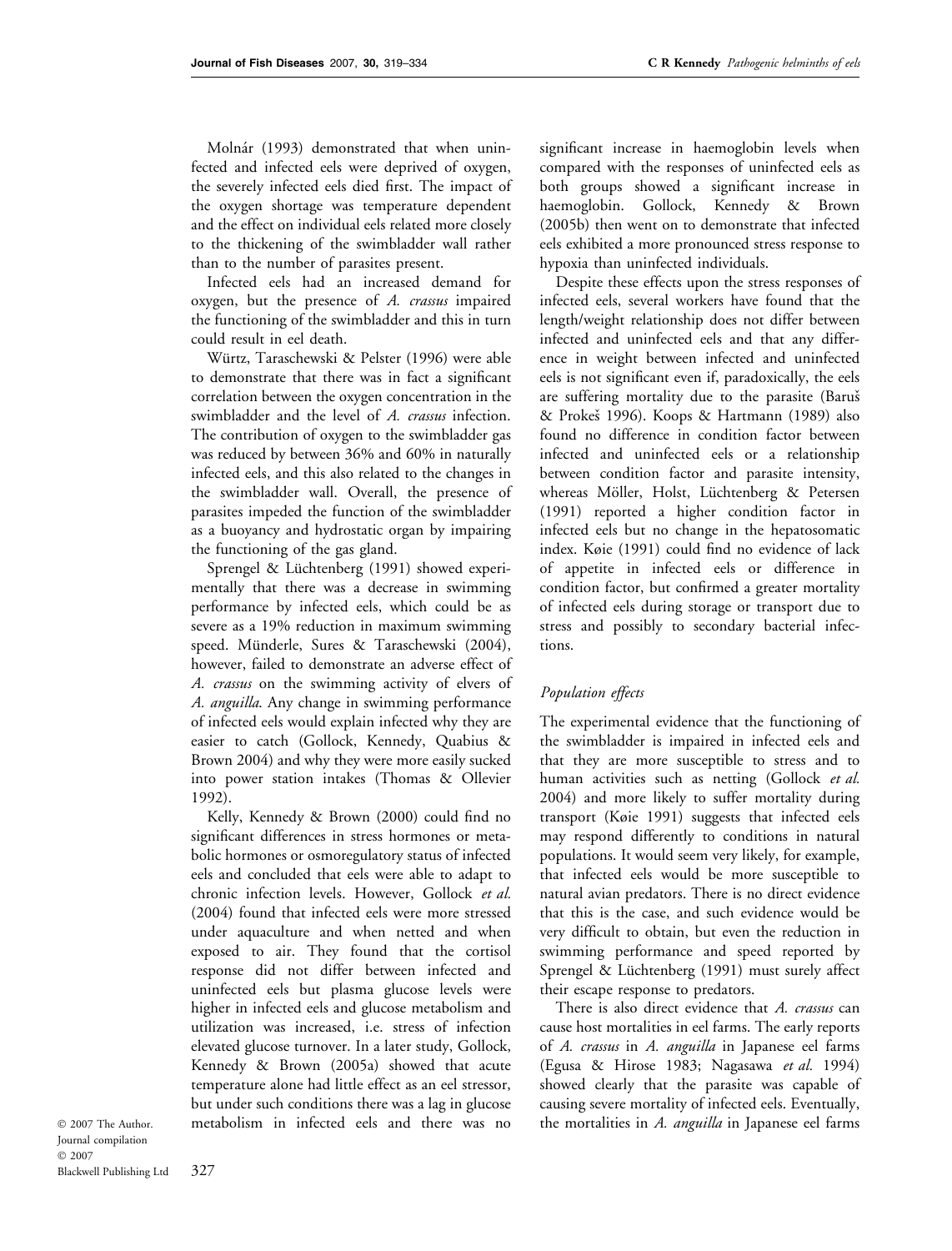due to the parasite were largely responsible for the abandonment of cultivation of A. anguilla in Japan (Taraschewski, Renner & Mehlhorn 1988). Following the introduction of the parasite to Europe, Mellergaard (1988) reported increased mortality of infected eels in a Danish eel farm in which 65% of the eels were infected and also made reference to a Dutch eel farm, where mortality rates due to the parasite ranged from 15% to 65%. Køie (1991) noted particularly that only eel farms using sea water were parasite free.

Eel mortalities in lakes in central Europe where eels are stocked to form the basis of fisheries also suggest that A. crassus plays a role in these mortalities. The best documented of these mortalities took place in Lake Balaton in Hungary (Molnár et al. 1991). The mass mortality of eels took place during summer 1991, with an estimated loss of 250 t of eels in the western basin. Losses were lower in 1992, when only 40 t were lost as conditions improved in the western basin of the lake and the infection spread to the eastern basin. No other species of fish was involved. Initially, it was suggested that A. crassus alone might have been the cause. Infection levels were very high in the lake at that time and virtually all eels were infected, with 30–50 adults per eel and up to 200 larvae. Eel population densities were also very high. The effects of the parasites on eel swimbladders were typical, with eels showing swimbladder walls haemorrhagic and thickened up to 10 times normal, and the contents of the swimbladder filled with fluid, eggs and decaying and live adults. This, together with the known ability of the parasite to cause mortalities in eel farms, made this not an unreasonable suggestion. Subsequently, following a detailed examination of physico-chemical conditions in the lake, opinion on the role of the parasite changed. It was clear that water temperature levels in the lake were unusually high during that summer whilst oxygen levels were correspondingly very low. These conditions caused stress to the eels, and it now seems more likely that the combined effects of this stress together with that caused by A. crassus, and especially the dysfunctioning of the swimbladder and gas gland, were the causes of the mortality (Molnár et al. 1991, 1994) as both blood loss and direct effects on the swimbladder wall were eliminated as potential causative agents.

Similar mass mortalities have been reported from other water bodies which have been stocked with eels, for example, in the Vranov Reservoir in the Czech Republic (Baruš, Moravec & Prokeš 1999a). Here there was a loss of some 3–5 t in 1994, and again the mortalities occurred in summer when water temperatures were high and water oxygen levels low and eel densities were high. Again, no other fish species were involved. It is likely therefore that here also it was the combined effects of environmental and parasite induced stresses that caused the mortalities. The ideal conditions for such epizootics were stated by Baruš & Prokeš (1996) as being high eel density in a closed, shallow lake, where densities of copepods and paratenic host species were high, thus facilitating a rapid increase of the parasite population levels. Additionally, however, there needed to be high water temperatures and/or stress factors. These conditions were similar and were met in both Lake Balaton and Vranov Reservoir in particular years.

Conditions in the shallow, productive lakes of central Europe in which eels are stocked for commercial fisheries can clearly from time to time result in eel mortalities, but these are not regular or inevitable occurrences. In other years, apparently similar physico-chemical conditions did not result in eel mortalities in Lake Balaton (Bálint, Ferenczy, Kátai, Kiss, Kráczer, Kufcsák, Láng, Polyhos, Szabó, Szegletes & Nemcsók 1997). Schabuss, Kennedy, Konecny, Grillitsch, Reckendorfer, Schiemer & Herzig (2005) have noted a similarity in physical and chemical conditions between Neusiedler See in Austria and Lake Balaton and both lakes support a stocked eel fishery. Infection levels with A. crassus were also high in Neusiedler See, but there was no occurrence of mass mortalities there over a period of many years.

Convincing evidence of damage to natural, i.e. unstocked, eel populations in lakes and rivers is lacking. There are no reports of natural mortalities of eels in rivers or lakes that are not subjected to eel stocking, but in which prevalence levels of A. crassus may be high. Possibly in these natural habitats, the density dependent regulatory processes identified by Ashworth & Kennedy (1999) operate to keep the parasite population below the levels at which mortality might occur and/or eel densities are never as high as in stocked lakes. It is also, of course, possible that parasite induced eel mortalities do occur but have never been detected or identified as such. Again, it would be very difficult indeed to do so.

Since the first appearance of A. crassus in Europe, concern has been expressed about possible effects of

© 2007 The Author. Journal compilation © 2007 Blackwell Publishing Ltd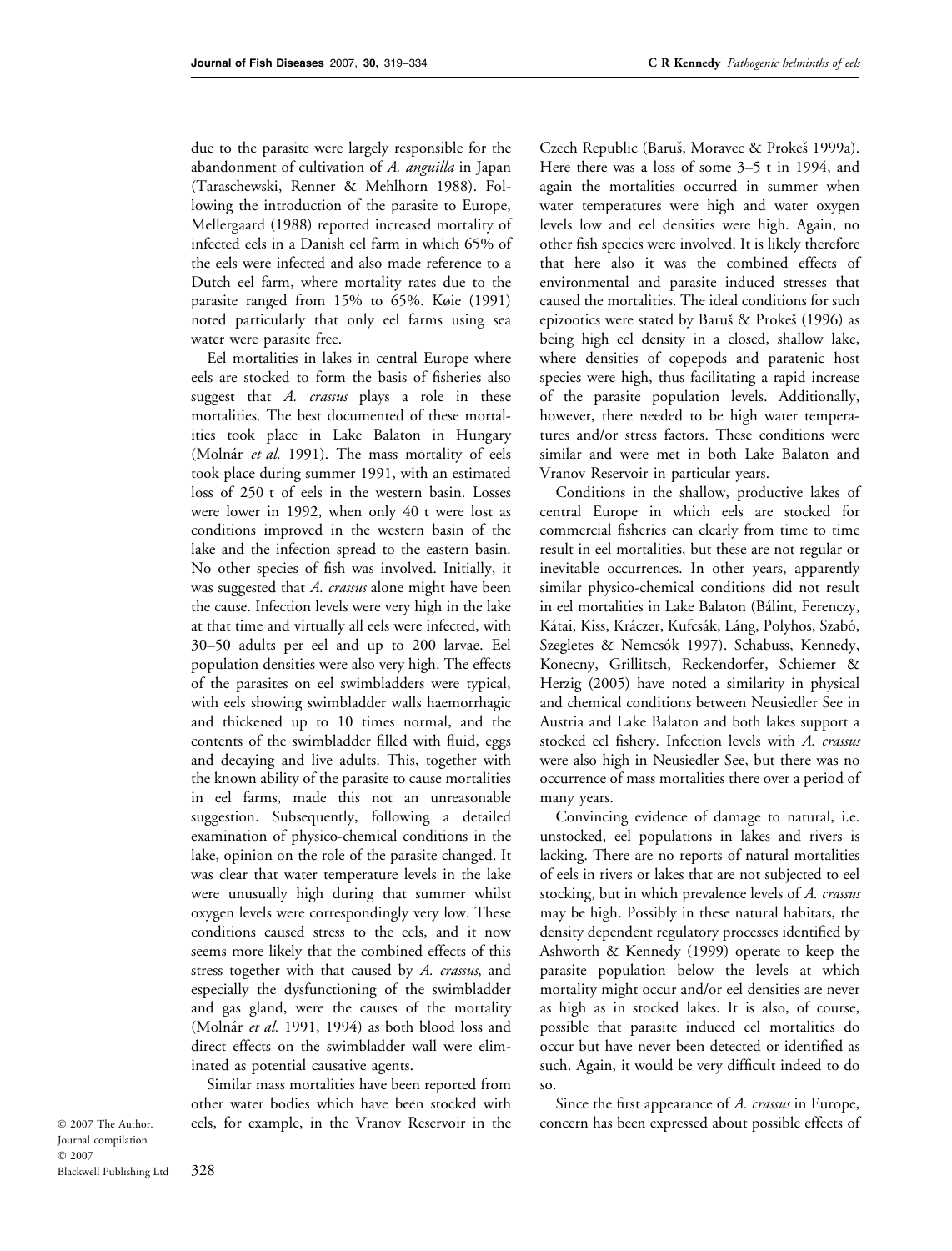the parasite upon the migration of adult eels back to the Sargasso Sea to spawn. As knowledge of the effects of the parasite upon its eel host has increased, so has this concern. Yellow eels undergo stress in their movements from fresh water to the sea and in their transition to silver eels. The silver eels themselves use their swimbladder as a hydrostatic organ in the course of their migration to the Sargasso. Knowledge of the effects of A. crassus on the gas gland and oxygen concentration in the swimbladder suggests very strongly that its ability to function as a hydrostatic organ will be impaired in infected eels and this must surely affect their vertical movements on migration. The ability of the parasite to survive for several months in eels in sea water (Kirk et al. 2000b, 2002) means also that it could be stressing the eels *directly* throughout the whole period of their marine migrations. It is, however, very difficult to see how these suggestions could be tested directly by experiment (Taraschewski 2006).

It was thought at one time that the decline in population levels of A. anguilla throughout Europe during the 1980s might be directly related to the spread and increase of A. crassus over the same period. A decline in eel populations and elver runs has been well documented throughout the continent (Moriarty & Dekker 1997), and several factors including overfishing of elvers and adults and global warming have been considered to be wholly or partially responsible. The correlation between the increase in A. crassus infection levels and decrease in host population levels might suggest a causal relationship, but doubt was thrown upon this suggestion when it was realized that a similar decline in magnitude of recruitment (98%) was taking place simultaneously in the A. rostrata population in North America at a time before A. crassus had spread to that continent. This decline was also blamed on overfishing and pollution. However, it has been suggested that the coincidence in timing of the declines on both sides of the Atlantic implies an Atlantic-wide cause, e.g. changes in climate or Gulf Stream (Castonguay, Hodson, Moriarty, Drinkwater & Jessop 1994). Nevertheless, it is very hard to believe that A. crassus is not at least partially responsible for, or does not contribute to, the decline in eel populations and many workers believe that this is in fact the case (Køie 1991; Sures & Knopf 2004b). The scenario envisaged is similar to that in respect of the cause of eel deaths in Lake Balaton, where the parasite acts together with other stressors to cause eel mortality.

© 2007 The Author. Journal compilation © 2007 Blackwell Publishing Ltd

329

### Control

In view of the rapid spread of A. crassus throughout Europe and its proven abilities as an excellent colonizer, involving even a trans-Atlantic crossing, it is too late to attempt to limit its distribution by limiting imports or restricting transfers of elvers. The parasite's preference for warmer waters will limit its spread northwards in Europe and America so that its range will never be completely congruent with those of A. rostrata and A. anguilla, but there can be no doubt that in warmer conditions its range will coincide with those of both eel species and it is here to stay. Its ability to infect glass eels and elvers not only assists its spread throughout natural waters but also makes it very difficult to obtain elvers free of the parasite for stocking purposes.

Control measures are clearly impracticable in natural water bodies, and indeed may be unnecessary if A. crassus populations are regulated in a density dependent manner at levels below which they cause mortality. In natural lakes such as Lake Balaton which supported eel fisheries through stocking, control was impracticable and stocking ceased in 1991 as a direct consequence of the high eel mortality. If stocking densities could ever have been reduced to a level at which the fishery remained commercial but the eel population did not rise to a density at which the eels were stressed, then mortalities would have been less likely to occur.

Even in eel ponds, control of the parasite levels may be difficult. Attempts to reduce the densities of copepods that can serve as intermediate hosts may not be very successful. Increasing the flow of water through the eel ponds (Egusa & Hirose 1983) may well not be practicable, and is at best only likely to reduce copepod densities and not eliminate them. Using chemicals to try and eliminate copepods is not considered to be very effective (Egusa & Hirose 1983) and is moreover not environmentally acceptable as the effluent from the ponds would end up contaminating natural water bodies. Eels from farms in which water salinity is higher tend to be free of the parasite, or to harbour lower levels (Køie 1991).

Drug treatment can be used in control (Hartmann 1987; Geets, Liewes & Ollevier 1992). A number of nematocidal drugs have been tried, but the most effective are levamisole and metrifonate in freshwater baths (Taraschewski et al. 1988). There is no drug specific reaction by the parasite: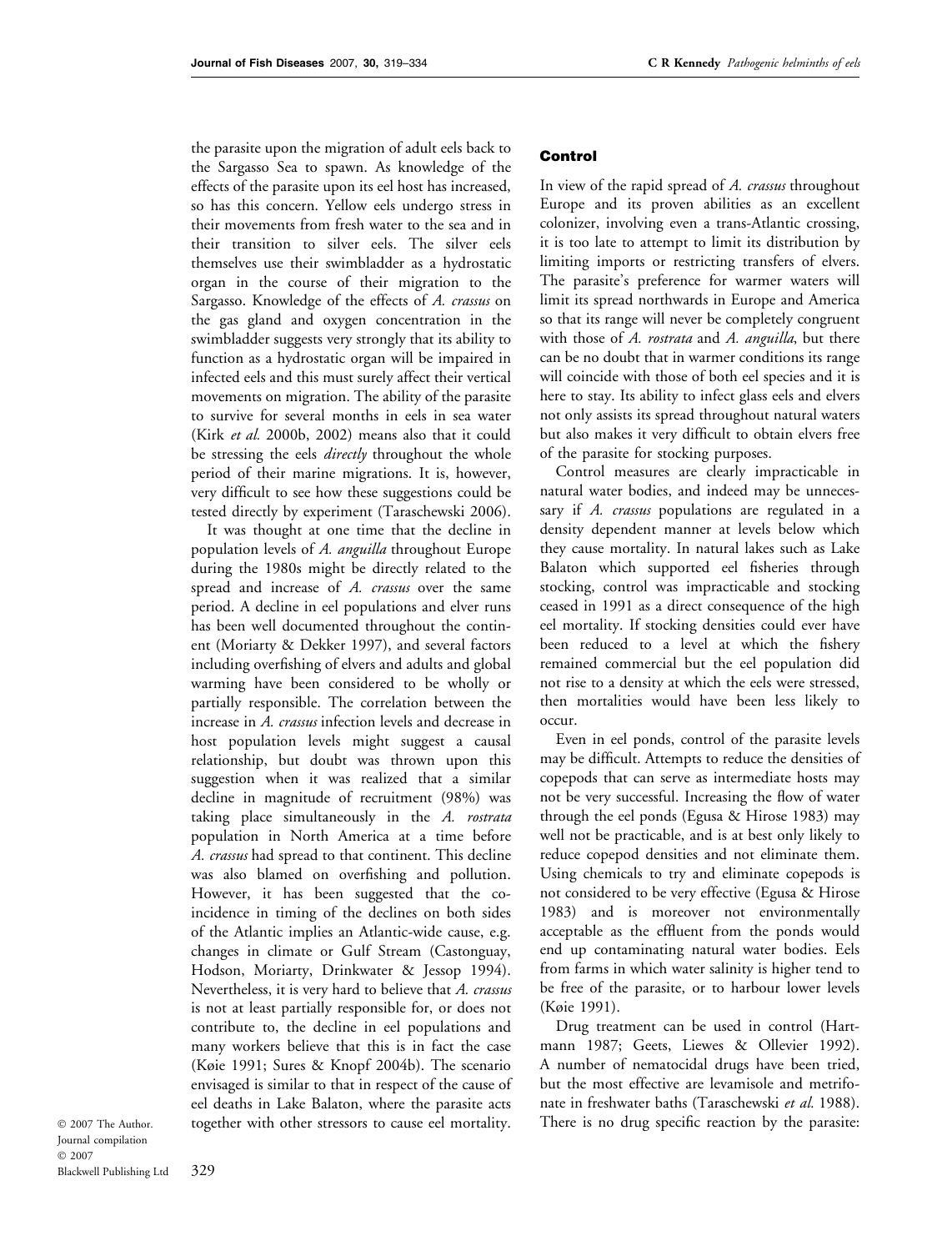muscle cells and intestinal walls are damaged, leading to cytoplasmic disorder and vacuolation and ultimately to death of the parasite. Levamisole appears to be the better of the two drugs as the cumulative: lethal dose ratio is more favourable than with metrifonate (Taraschewski et al. 1988). Adult parasites in eels treated by bathing in the drug disintegrate, although the larvae in the swimbladder wall are not affected. Ashworth & Blanc (1997) have compared the effectiveness of levamisole, which they also consider to be the best drug, when administered by intravenous injection and oral feeding. Following injection, the drug was distributed rapidly to tissues outside the blood, but total clearance was high and elimination rather fast. Absorption of the drug was slower when administered orally, but retention was longer.

### **Conclusions**

It is evident that the specific helminth parasites of eels have undergone a long period of co-adaptation with their preferred host species. Many of the helminth species reported from eels are generalists and none of these cause any disease problems. The three species that can cause serious disease problems are all specialists of eels and when co-existing with their preferred definitive host at normal densities in natural habitats throughout their normal range they give no cause for major concern. It is only when their normal host is cultured intensively and/or their range has been extended by introductions and they have been given the opportunity to infect a species of eel other than their preferred host and which is not adapted to them that problems arise. Pseudodactylogyrus anguillae and P. bini, for example, have not been reported as causing other than local gill damage to eels in the wild. They appear only to cause eel mortality when densities of eels are high and they are kept under optimum temperature conditions, i.e. in aquaculture, and the resulting increase in transmission rates allows them to attain infrapopulation densities that can seriously damage or even kill their hosts. Problems of disease here arise principally from the increase in parasite numbers, and both their normal host and other species of eel can be affected. Being ectoparasites, they are more susceptible to control measures.

Anguillicola crassus, however, poses very different problems in kind and degree. This species, and apparently all the other species of *Anguillicola*, are never pathogenic to their preferred eel species in the wild or in culture. It seems likely that A. crassus is specific to A. japonica with which it has co-evolved. Disease problems only arise when A. crassus is exposed to a species of eel to which it is not adapted, i.e. to A. anguilla or A. rostrata, when imported to East Asia or after introduction of the parasite into Europe and America. The impact of A. crassus on Atlantic eels is not just a reflection of a large parasite being enclosed in a small swimbladder, or merely a reflection of numbers of parasites in a single host. Its effects on its eel host are of a different nature to those of the monogeneans: it affects the swimbladder structurally and physiologically in its ability to function as a hydrostatic organ; it affects many blood parameters; it causes considerable stress to its eel host and it can result in both individual and mass eel mortality. Its greatest damage is done when eels are cultured, in farms or shallow lakes, but it can and does affect eels in the wild also.

It is easy to be wise after the event and say that it should not have been introduced into Europe. As early as 1979, Egusa warned that A. crassus could cause serious damage to European eels if it was ever introduced to that continent. Despite this warning, it would not have been possible at that time to predict the changes in the life cycle of the parasite that have taken place after its introduction and which have made it such an effective invader and successful colonizer. No-one could have known that it would broaden its specificity to its intermediate host or that it had the ability to use paratenic hosts, any more than it could have been predicted that larvae would spend long periods of time in the walls of the swimbladder rather than pass rapidly through to the lumen. Moreover, it was never realistic to expect that eels would not be transported from one continent to another to meet a shortfall in demand given the economic value of the eel trade.

Anguillicola crassus is also unusual in that it causes damage to wild eels as well as to farmed ones. It may turn out that in the long-term it is the damage to wild eels that will prove to be the most important. Many authors believe that A. crassus, through its effects on the swimbladder as a hydrostatic organ, must be having an effect on the ability of adult eels to return to the Sargasso Sea. A decline in elver runs was already apparent before the full impact of A. crassus was evident but it is very unlikely that the parasite is not acting as an additional factor in the decline of eel populations. Thus, as well as causing serious economic damage to eel aquaculture in the short-term, the parasite may be having a long-term economic effect

© 2007 The Author. Journal compilation © 2007 Blackwell Publishing Ltd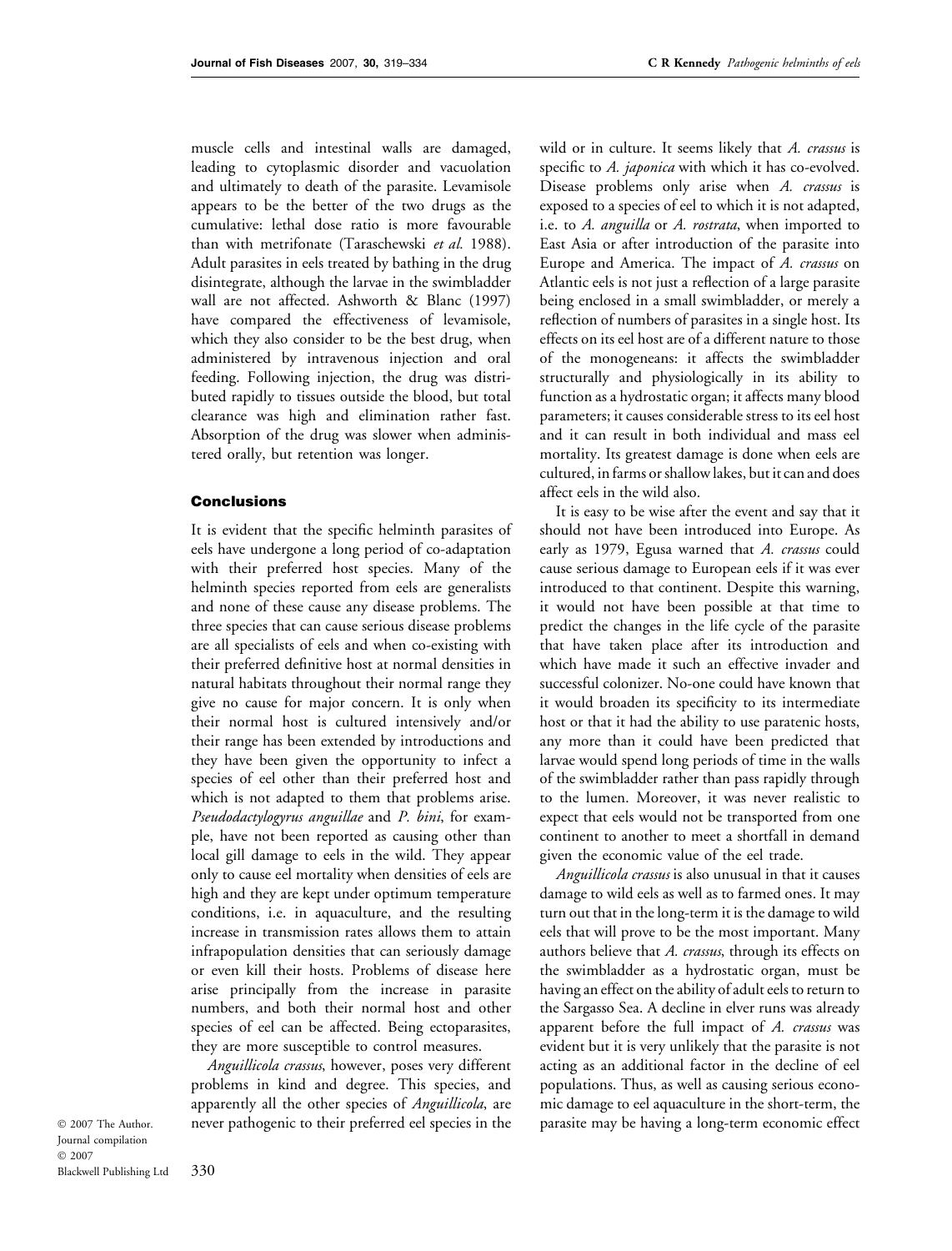on eel densities. Since declining eel populations are also going to have a knock-on effect on the natural fish communities in rivers and lakes, the parasite may also cause severe and as yet unpredictable biological and ecological problems. Even though controllable in aquaculture by drugs, the parasite cannot be eliminated from wild eel populations. It is here to stay as a permanent component of the European and American parasite fauna. Anguillicola crassus thus exemplifies in a unique way the dangers of introducing parasites into new ecosystems: a parasite may be able to realize a potential in its genome that was never previously even suspected and by so doing turn out to have the ability to seriously influence not only its new host populations, but whole ecosystems.

### **References**

- Ashworth S.T. & Blanc G. (1997) Anguillicola crassus, un colonisateur agressif récemment introduit dans les stocks européeans d'anguilles. Bulletin Francais de Pêche et Pisciculture 1997, 345–342.
- Ashworth S.T. & Kennedy C.R. (1999) Density-dependent effects on Anguillicola crassus (Nematoda) within its European eel definitive host. Parasitology 118, 289-296.
- Ashworth S.T., Kennedy C.R. & Blanc G. (1996) Density-dependent effects of *Anguillicola crassus* (Nematoda) within and on its copepod intermediate hosts. Parasitology 113, 303–309.
- Bálint T., Ferenczy J., Kátai F., Kiss I., Kráczer L., Kufcsák O., Láng G., Polyhos C., Szabó I., Szegletes T. & Nemcsók J. (1997) Similarities and differences between the massive eel (Anguilla anguilla L.) devastations that occurred in Lake Balaton in 1991 and 1995. Ecotoxicology and Environmental Safety 37, 17–23.
- Barker D.E. & Cone D.K. (2000) Occurrence of Ergasilus celestis (Copepoda) and Pseudodactylogyrus anguillae (Monogenea) on American eel, Anguilla rostrata, in relation to stream flow, pH and temperature and recommendations for controlling their transmission among captive eels. Aquaculture 186, 261–274.
- Barse A.M. & Secor D.H. (1999) An exotic nematode parasite of the American eel. Non-Native Species Management 24, 6-10.
- Baruš V. & Prokeš M. (1996) Length-weight relations of uninfected and infected eels (Anguilla anguilla) by Anguillicola crassus (Nematoda). Folia Zoologica 45, 183–189.
- Baruš V., Kráčmar S., Tenora F. & Prokeš M. (1998) Amino acid spectrum of uninfected and infected eels (Anguilla anguilla) by Anguillicola crassus (Nematoda). Folia Zoologica 47, 231–234.
- Baruš V., Moravec F. & Prokeš M. (1999a) Anguillicolosis of the European eel (Anguilla anguilla) in the Czech Republic. Czechoslovak Journal of Animal Science 44, 423–431.
- Baruš V., Tenora F., Kráčmar S. & Dvořáček J. (1999b) Contents of several inorganic substances in European eel infected and uninfected by Anguillicola crassus (Nematoda). Diseases of Aquatic Organisms 37, 135–137.
- Békési I., Hormok S. & Székely Cs. (1997) Attempts to analyse Anguillicola crassus infection and the humoral host response in

eels (Anguilla anguilla) of Lake Balaton. Acta Veterinaria Hungarica 45, 439–445.

- Boon J.H., Lokin C.J.A., Ceusters R. & Ollevier F. (1989) Some properties of the blood of European eel (Anguilla anguilla) and the possible relationship with Anguillicola crassus infestations. Aquaculture 76, 203–208.
- Boon J.H., Augustijn H., Cannaerts V.M.H., Lokin C.J.A., Machiels M.A.M. & Ollevier F. (1990a) The suitability of experimental inoculations with infective larvae of Anguillicola crassus and their effects on the growth and mortality of the European eel (Anguilla anguilla). Aquaculture 87, 111–120.
- Boon J.H., Cannaerts V.M.H., Augustijn H., Machiels M.A.M., De Charleroy D. & Ollevier F. (1990b) The effects of different infection levels with infective larvae of Anguillicola crassus on haematological parameters of European eel (Anguilla anguilla). Aquaculture 87, 243–253.
- Borgsteede F.H.M., Haenen O.L.M., De Bree J. & Lisitsina O.I. (1999) Parasitic infections of the European eel (Anguilla anguilla L.) in the Netherlands. Helminthologia 36, 251–260.
- Buchmann K. (1988) Spatial distribution of Pseudodactylogyrus anguillae and P. bini (Monogenea) on the gills of the European eel, Anguilla anguilla. Journal of Fish Biology 32, 801-802.
- Buchmann K. (1989) Relationship between host size of Anguilla anguilla and the infection level of the monogeneans Pseudodactylogyrus spp. Journal of Fish Biology 35, 599–601.
- Buchmann K. (1993) Epidémiologie et contrôle des infections à Pseudodactylogyrus dans les elevages intensifs d'anguilles: données actuelles. Bulletin Francais Peche Pisciculture 328, 66-73.
- Buchmann K. & Bjerregaard J. (1990) Mebendazole treatment of pseudodactylogyrosis in an intensive eel culture system. Aquaculture 86, 139–153.
- Buchmann K., Mellergaard S. & Køie M (1987a) Pseudodactylogyrus infections in eel: a review. Diseases of Aquatic Organisms 3, 51–57.
- Buchmann K., Køie M. & Prentø P. (1987b) The nutrition of the gill parasitic monogenean Pseudodactylogyrus anguillae. Parasitology Research 73, 532-537.
- Buchmann K., Szekély Cs. & Bjerregaard J. (1990) Treatment of Pseudodactylogyrus infestations of Anguilla anguilla. II Trials with bunamidine, praziquantal and levamisole. Bulletin of the European Association of Fish Pathologists 10, 18–20.
- Castonguay M., Hodson P.V., Moriarty C., Drinkwater K.F. & Jessop B.M. (1994) Is there a role of ocean environment in American and European eel decline? Fisheries Oceanography 3, 197–203.
- Cone D. & Marcogliese D.J. (1995) Pseudodactylogyrus anguillae on Anguilla rostrata in Nova Scotia: an endemic or an introduction? Journal of Fish Biology 47, 177–178.
- De Charleroy D., Grisez I., Thomas K., Belpaire C. & Ollevier F. (1990) The life cycle of Anguillicola crassus. Diseases of Aquatic Organisms 8, 77–84.
- Di Cave D., Berrilli F., De Liberato C., Orecchia P. & Kennedy C.R. (2001) Helminth communities in eels Anguilla anguilla from Adriatic coastal lagoons in Italy. Journal of Helminthology 75, 7–13.
- Egusa S. (1979) Notes on the culture of the European eel (Anguilla anguilla L.) in Japanese eel farming ponds. Rapports et

© 2007 The Author. Journal compilation © 2007 Blackwell Publishing Ltd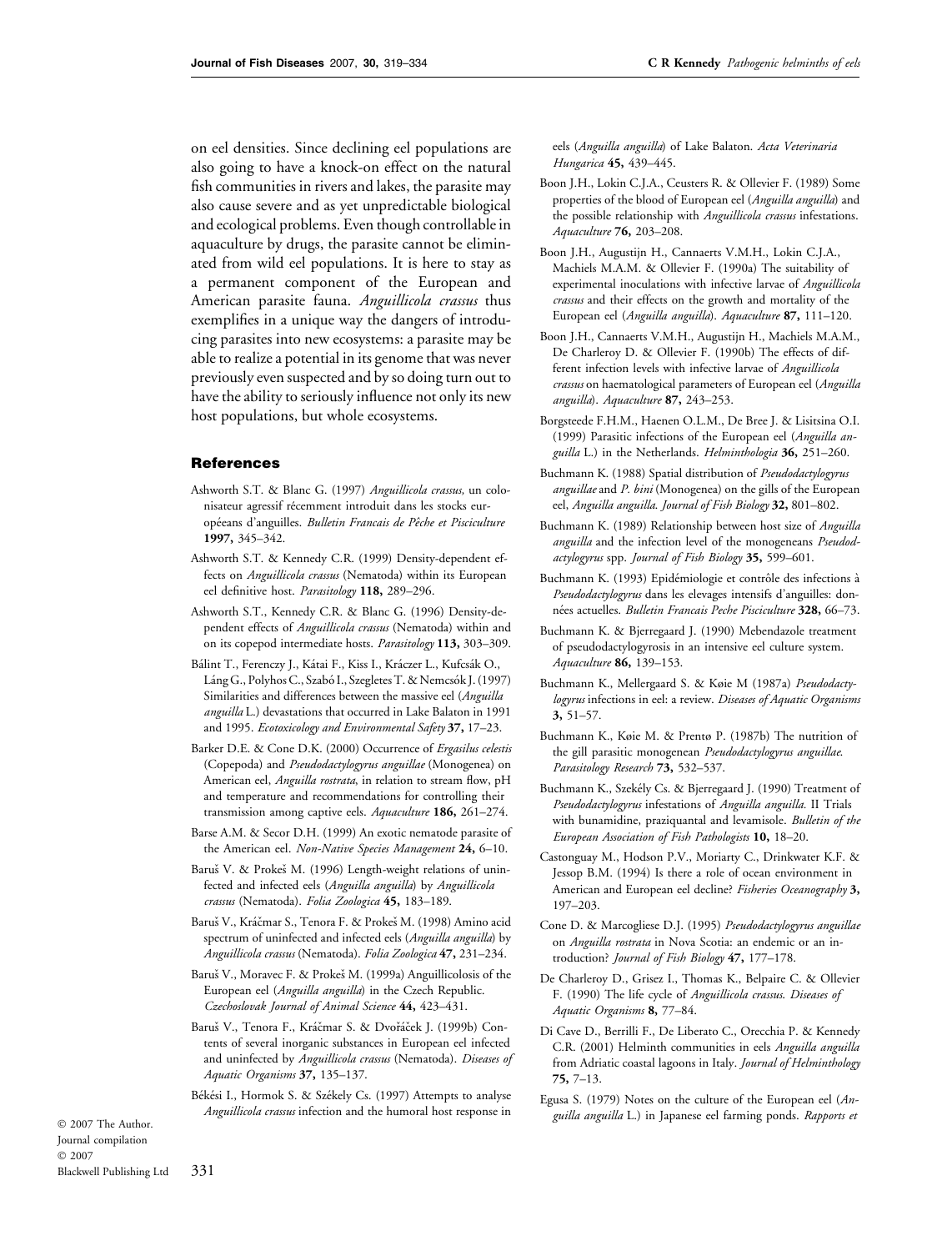Proces-Verbaux des Réunions. Conseil International pour l'Éxploration de la Mer 174, 51-58.

- Egusa S. & Hirose H. (1983) Anguillicolosis of eels. In: Fish Pathology (Infectious Diseases and Parasitic Diseases) (ed. by S. Egusa), pp. 308–310. Koseisha Koseikaku, Tokyo.
- Fries L.T., Williams D.J. & Johnson S.K. (1996) Occurrence of Anguillicola crassus, an exotic parasitic swimbladder nematode of eels, in south-western United States. Transactions of the American Fisheries Society 125, 794–797.
- Geets A., Liewes E.W. & Ollevier F. (1992) Efficacy of some anthelmintics against the swimbladder nematode Anguillicola crassus of eel Anguilla anguilla under saltwater conditions. Diseases of Aquatic Organisms 13, 123–128.
- Gollock M.J., Kennedy C.R., Quabius E.S. & Brown J.A.. (2004) The effect of parasitism of European eels with the nematode, Anguillicola crassus on the impact of netting and aerial exposure. Aquaculture 233, 45–54.
- Gollock M.J., Kennedy C.R. & Brown J.A. (2005a) Physiological responses to acute temperature increase in European eels Anguilla anguilla infected with Anguillicola crassus. Diseases of Aquatic Organisms 64, 223–228.
- Gollock M.J., Kennedy C.R. & Brown J.A. (2005b) European eels, Anguilla anguilla (L.), infected with Anguillicola crassus exhibit a more pronounced stress response to severe hypoxia than uninfected eels. Journal of Fish Diseases 28, 429-436.
- Haenen O.L.M., Grisez L., De Charleroy D., Belpaire C. & Ollevier F. (1989) Experimentally induced infections of the European eel Anguilla anguilla with Anguillicola crassus (Nematoda, Dracunculoidea) and subsequent migration of larvae. Diseases of Aquatic Organisms 7, 97–101.
- Haenen O.L.M., van Banning P. & Dekker W. (1994) Infection of eel Anguilla anguilla (L.) and smelt Osmerus eperlanus (L.) with Anguillicola crassus (Nematoda, Dracunculoidea) in the Netherlands from 1986 to 1992. Aquaculture 126, 219–229.
- Haenen O.L.M., van Wijngaarden T.A.M., van der Heijden M.H.T., Höglund J., Cornelissen J.B.J.W., van Leengoed L.A.M.G., Borgsteede F.H.M., van Haenen O.L.M. & Muiswinkel W.B. (1996) Effects of experimental infections with different doses of Anguillicola crassus (Nematoda, Dracunculoidea) on European eel (Anguilla anguilla). Aquaculture 141, 41–57.
- Hartmann S. (1987) Schwimmblasenwürmer baim aal. Fischer und Teichwirt 1, 2–3.
- Hayward C.J., Iwashita M., Crane J.S. & Ogawa K. (2001) First report of the invasive eel pest Pseudodactylogyrus bini in North America and in wild American eels. Diseases of Aquatic Organisms 44, 53–60.
- Hewitt G.C. & Hine P.M. (1972) Checklist of parasites of New Zealand fishes and of their hosts. New Zealand Journal of Marine and Freshwater Research 6, 69-114.
- Hine P.M. & Boustead N.C. (1974) A guide to disease in eel farms. Fisheries Research Division Occasional Publication 6, 1–26.
- Hoffman G.L. (1999) Parasites of North American Freshwater Fishes, 2nd edn. Cornell University Press, Ithaca, NY.

Höglund J. & Thomas K. (1992) The black goby Gobius niger as a potential paratenic host for the parasitic nematode

© 2007 The Author. Journal compilation © 2007 Blackwell Publishing Ltd

332

Anguillicola crassus in a thermal effluent of the Baltic. Diseases of Aquatic Organisms 13, 175–180.

- Höglund J., Andersson J., Wickström H. & Reizenstein M. (1992) The distribution of Anguillicola in Sweden and its association with thermal discharge areas. Irish Fisheries Investigations Series A (Freshwater) 36, 143–150.
- Huu-Yun C., I-Hsiung L. & Guang-Hsiung K. (1984) Study of the parasites on the gill of cultured eel in Taiwan. COA Fisheries Series No. 10. Fish Disease Research 6, 24–33.
- Køie M. (1991) Swimbladder nematodes (Anguillicola spp.) and gill monogeneans (Pseudodactylogyrus spp.) parasitic on the European eel (Anguilla anguilla). Journal de la Conseil International pour Exploration de la Mer 47, 391–398.
- Kelly C.E., Kennedy C.R. & Brown J.A. (2000) Physiological status of wild European eels (Anguilla anguilla) infected with the parasitic nematode, Anguillicola crassus. Parasitology 120, 195–202.
- Kennedy C.R. (1994a) The distribution and abundance of the nematode Anguillicola australiensis in eels Anguilla reinhardtii in Queensland, Australia. Folia Parasitologica 41, 279–285.
- Kennedy C.R. (1994b) The ecology of introductions. In: Parasitic Diseases of Fish (ed. by A.W. Pike & J.W. Lewis), pp. 189–208. Samara Publishing Ltd, Tresaith.
- Kennedy C.R. (1995) Richness and diversity of macroparasite communities in tropical eels Anguilla reinhardtii in Queensland, Australia. Parasitology 111, 233-245.
- Kennedy C.R. & Di Cave D. (1998) Gyrodactylus anguillae (Monogenea): the story of an appearance and a disappearance. Folia Parasitologica 45, 77–78.
- Kennedy C.R. & Fitch D.J. (1990) Colonisation, larval survival and epidemiology of the nematode Anguillicola crassus, parasitic in the eel Anguilla anguilla, in Britain. Journal of Fish Biology 36, 117–131.
- Kirk R.S., Kennedy C.R. & Lewis J.W. (2000a) Effect of salinity on hatching, survival and infectivity of Anguillicola crassus (Nematoda: Dracunculoidea) larvae. Diseases of Aquatic Organisms 40, 211–218.
- Kirk R.S., Lewis J.W. & Kennedy C.R. (2000b) Survival and transmission of Anguillicola crassus Kuwahara, Niimi & Itagaki, 1974 (Nematoda) in seawater eels. Parasitology 120, 289–295.
- Kirk R.S., Morritt D., Lewis J.W. & Kennedy C.R. (2002) The osmotic relationship of the swimbladder nematode Anguillicola crassus with seawater eels. Parasitology 124, 339-347.
- Knopf K. & Mahnke M. (2004) Differences in susceptibility of the European eel (Anguilla anguilla) and the Japanese eel (Anguilla japonica) to the swimbladder nematode Anguillicola crassus. Parasitology 129, 491–496.
- Knopf K., Würtz J., Sures B. & Taraschewski H. (1998) Impact of low water temperature on the development of Anguillicola crassus in the final host Anguilla anguilla. Diseases of Aquatic Organisms 33, 142–149.
- Knopf K., Naser K., Van der Heijden M.H.T. & Taraschewski H. (2000a) Humoral immune response of European eel Anguilla anguilla experimentally infected with Anguillicola crassus. Diseases of Aquatic Organisms 42, 61–69.
- Knopf K., Naser K., Van der Heijden M.H.T. & Taraschewski H. (2000b) Evaluation of an ELISA and immunoblotting for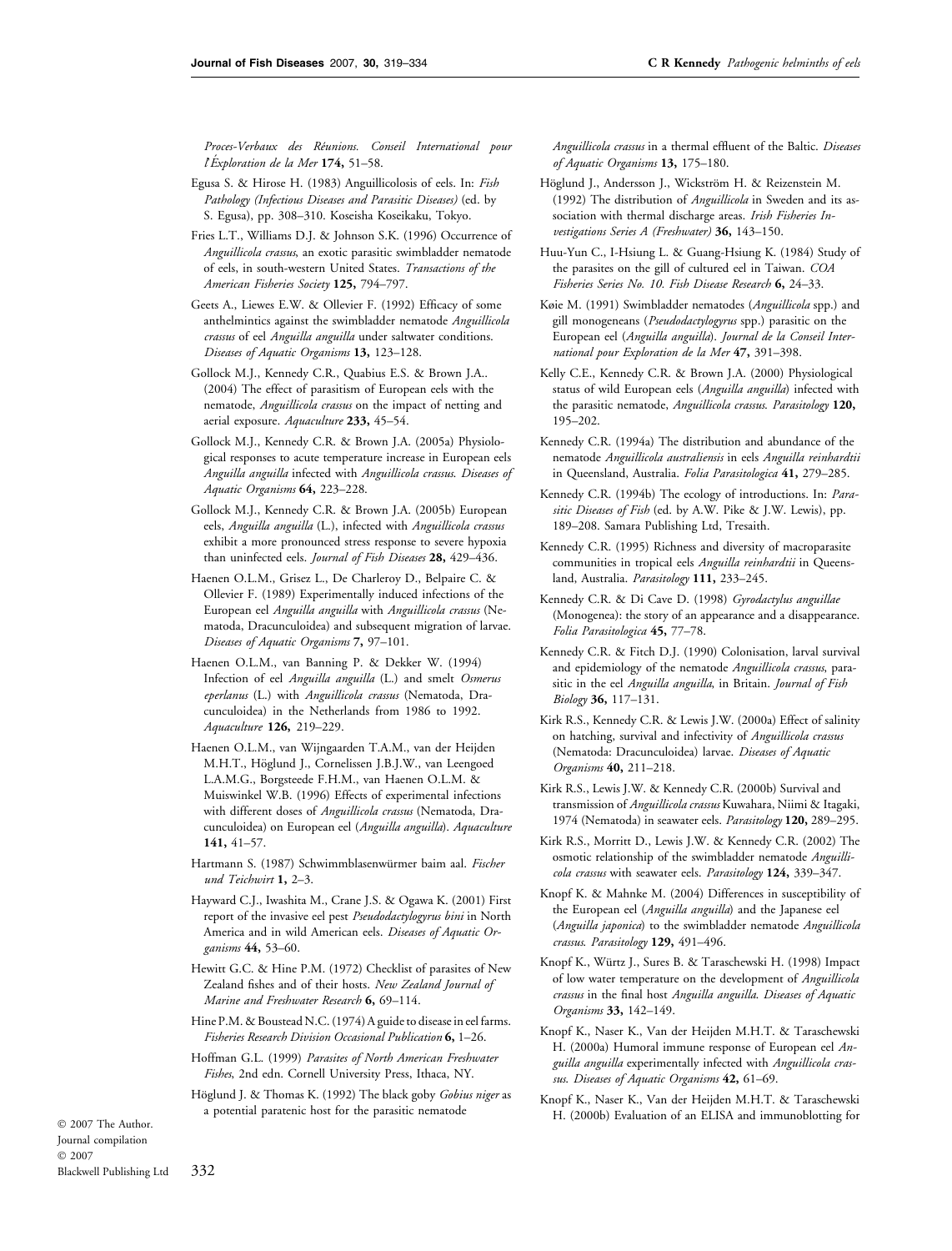studying the humoral imune response in Anguillicola crassus infected European eel (Anguilla anguilla). Diseases of Aquatic Organisms 43, 39–48.

- Koops H. & Hartmann F. (1989) Infection of eels from different regions with Anguillicola. Journal of Applied Ichthyology 1, 41–45.
- Lefebvre F., Mounaix B., Poizat G. & Crivelli A.J. (2004) Impacts of the swimbladder nematode Anguillicola crassus on Anguilla anguilla: variations in liver and spleen masses. Journal of Fish Biology 64, 435–447.
- Malmberg G. (1970) The excretory systems and the marginal hooks as a basis for the systematics of Gyrodactylus (Trematoda: Monogenea). Arkiv för Zoologi 23, 1-235.
- Marcogliese D.J. & Cone D.K. (1993) What metazoan parasites tell us about the evolution of American and European eels. Evolution 47, 1632–1635.
- Marcogliese D.J. & Cone D.K. (1998) Comparison of richness and diversity of macroparasite communities among eels from Nova Scotia, the United Kingdom and Australia. Parasitology 116, 73–83.
- Mellergaard S. (1988) Alens swommeblaereorm Anguillicola en ny parasit i den europaeiske alebestand. Norges Aquaculture 4, 50–54.
- Mo T.A. & Sterud E. (1998) First observations of Pseudodactylogyrus spp. and other parasites in wild eel (Anguilla anguilla L.) in Norway. Bulletin of the Scandinavian Society for Parasitology  $8, 1-5.$
- Mo T.A., Håstein T. & Lunder T. (1988) Pseudodactylogyrus: en problemparasitt i åleoppdrett. Norsk Fiskeoppdrett 19, 30-31.
- Möller H., Holst S., Lüchtenberg H. & Petersen F. (1991) Infection of eel Anguilla anguilla from the River Elbe estuary with two nematodes, Anguillicola crassus and Pseudoterranova decipiens. Diseases of Aquatic Organisms 11, 193–199.
- Molnár K. (1993) Effects of decreased oxygen content on eels (Anguilla anguilla) infected by Anguillicola crassus (Nematoda: Dracunculoidea). Acta Veterinaria Hungarica 41, 349–360.
- Molnár K. (1994) Formation of parasitic nodules in the swimbladder and intestinal walls of the eel Anguilla anguilla due to infections with larval stages of Anguillicola crassus. Diseases of Aquatic Organisms 20, 163–170.
- Molnár K., Székely Cs. & Baska F. (1991) Mass mortality of eel in Lake Balaton due to Anguillicola crassus infection. Bulletin of the European Association of Fish Pathologists 11, 211–212.
- Molnár K., Baska F., Csaba G., Glávitis R., Székely C. & Perényi M. (1993) Pathological and histopathological studies of the swimbladder of eels Anguilla anguilla infected by Anguillicola crassus (Nematoda: Dracunculoidea). Diseases of Aquatic Organisms 15, 41–50.
- Molnár K., Székely Cs. & Perényi M. (1994) Dynamics of Anguillicola crassus (Nematoda: Dracunculoidea) infection in eels of Lake Balaton, Hungary. Folia Parasitologica 41, 193–202.
- Moravec F. (1996) Aquatic invertebrates (snails) as new paratenic hosts of Anguillicola crassus (Nematoda: Dracunculoidea) and the role of paratenic hosts in the life cycle of this parasite. Diseases of Aquatic Organisms 27, 237–239.
- Moravec F. & Konecny R. (1994) Some new data on the intermediate and paratenic hosts of the nematode Anguillicola

crassus Kuwahara, Niimi et Itagaki, 1974 (Dracunculoidea), a swimbladder parasite of eels. Folia Parasitologica 41, 65–70.

- Moravec F. & Rohde K. (1992) Three species of nematodes of the superfamily Dracunculoidea from Australian fishes. Acta Societa Zoologica Bohemoslovakia 56, 187–195.
- Moravec F. & Škoriková B. (1998) Amphibians and larvae of aquatic insects as new paratenic hosts of Anguillicola crassus (Nematoda: Dracunculoidea), a swimbladder parasite of eels. Diseases of Aquatic Organisms 34, 217–222.
- Moravec F. & Taraschewski H. (1988) Revision of the genus Anguillicola Yamaguti, 1935 (Nematoda: Anguillicolidae) of the swimbladder of eels, including descriptions of two new species, A. novaezelandiae sp.n. and A. papernai sp.n. Folia Parasitologica 35, 125-146.
- Moravec F., Di Cave D., Orecchia P. & Paggi L. (1993) Studies on the development of Anguillicola crassus Kuwahara, Niimi et Itagaki, 1974 (Nematoda: Dracunculoidea) in the intermediate host. Folia Parasitologica 40, 39–48.
- Moravec F., Di Cave D., Orecchia P. & Paggi L. (1994a) Present occurrence of Anguillicola novaezelandiae (Nematoda: Drancunculoidea) in Europe and its development in the intermediate host. Folia Parasitologica 41, 203–208.
- Moravec F., Di Cave D., Orecchia P. & Paggi L. (1994b) Experimental observations on the development of Anguillicola crassus (Nematoda: Dracunculoidea) in its definitive host, Anguilla anguilla, Pisces. Folia Parasitologica 41, 138–148.
- Moriarty C. & Dekker W. (1997) Management of the European eel. Fisheries Bulletin (Dublin) 15, 1–110.
- Moser M.L., Patrick W.S. & Crutchfield J.U. (2001) Infection of American eels, Anguilla rostrata, by the introduced nematode parasite, Anguillicola crassus, in North Carolina. Copeia 3, 848–853.
- Münderle M., Sures B. & Taraschewski H. (2004) Influence of Anguillicola crassus (Nematoda) and Ichthyophthirius multifiliis (Ciliophora) on swimming activity of European eel Anguilla anguilla. Diseases of Aquatic Organisms 60, 133–139.
- Münderle M., Taraschewski H., Klar B., Chang C.W., Shiao J.C., Shen K.N., He J.T., Lin S.H. & Tzeng W.N. (2006) Occurrence of Anguillicola crassus (Nematoda: Dracunculoidea) in Japnese eels Anguilla japonica from a river and an aquaculture unit in SW Taiwan. Diseases of Aquatic Organisms 71, 101–108.
- Nagasawa K., Kim Y.-G. & Hirose H. (1994) Anguillicola crassus and A. globiceps (Nematoda: Dracunculoidea) parasitic in the swimbladder of eels (Anguillicola japonica and A. anguilla) in East Asia: a review. Folia Parasitologica 41, 127-137.
- Nie P. & Kennedy C.R. (1991) Occurrence and seasonal dynamics of Pseudodactylogyrus anguillae (Yin & Sproston) (Monogenea) in eel Anguilla anguilla (L.) in England. Journal of Fish Biology 39, 897–900.
- Nielsen M.E. (1999) An enhanced humoral immune response against the swimbladder nematode, Anguillicola crassus, in the Japanese eel, Anguilla japonica, compared with the European eel, A. anguilla. Journal of Helminthology 73, 227–232.
- Nimeth K., Zwerger P., Würtz J., Salvenmoser W. & Pelster B. (2004) Infection of the glass-eel swimbladder with the nematode Anguillicola crassus. Parasitology 121, 75–83.

© 2007 The Author. Journal compilation © 2007 Blackwell Publishing Ltd